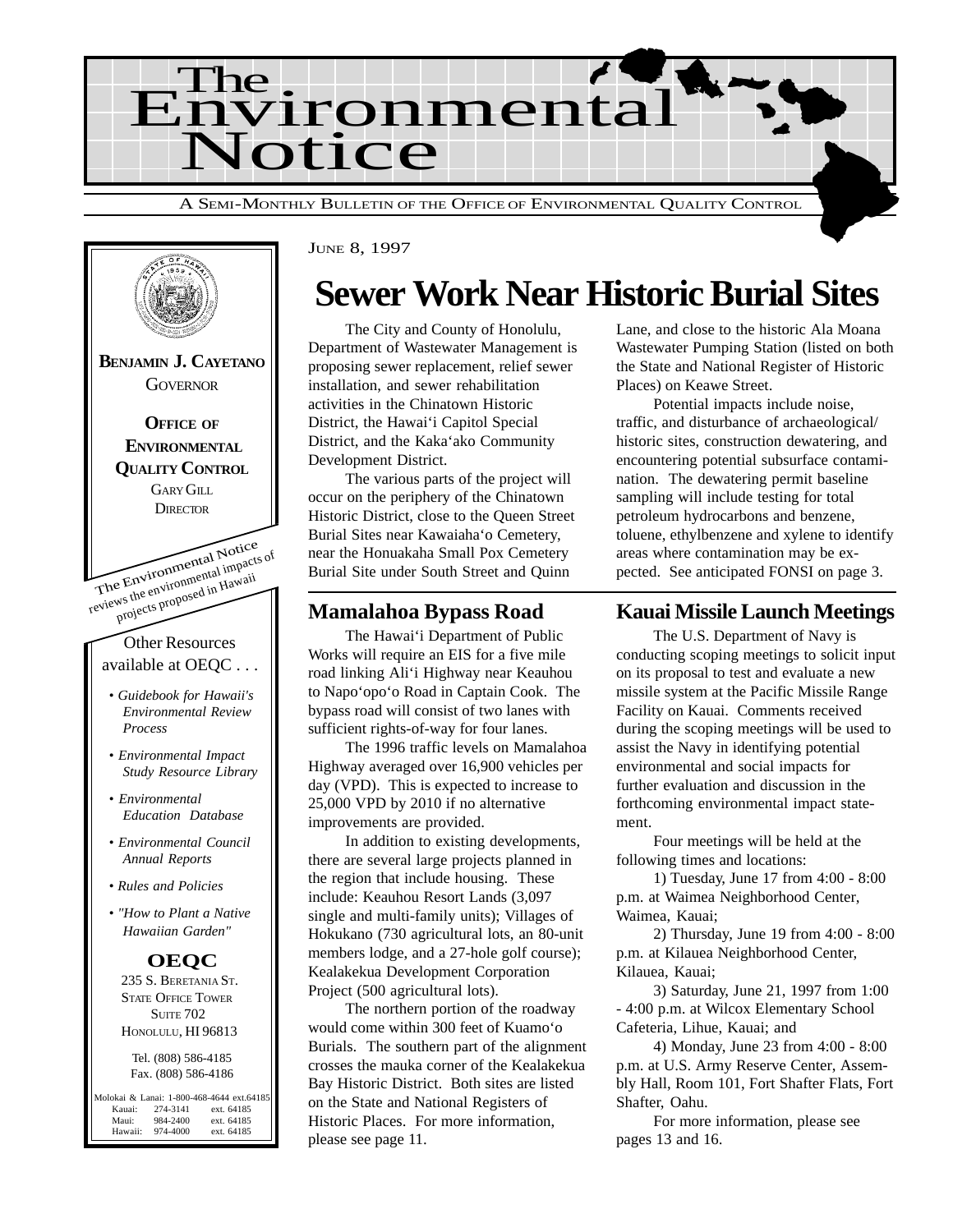# Table of Contents

JUNE 8, 1997

### **1** Oahu Notices

| <b>Draft Environmental Assessments</b>                       |
|--------------------------------------------------------------|
| <b>Final Environmental Assessments/</b>                      |
| Findings of No Significant Impacts (FONSI)                   |
| (2) BHP Gas Express Lualualei Station No. 46                 |
|                                                              |
| <b>National Environmental Policy Act (NEPA)</b>              |
| (3) Waipahu Main Post Office Retail Addition (Finding of     |
|                                                              |
| <b>Previously Published Projects Pending Public Comments</b> |

|  |  |  | $1.00001$ $\mu$ and $1.0000$ $\mu$ and $1.0000$ $\mu$ and $1.0000$ $\mu$ |  |
|--|--|--|--------------------------------------------------------------------------|--|
|  |  |  |                                                                          |  |

### 3 **Maui Notices**

| <b>Final Environmental Assessments/</b>         |  |
|-------------------------------------------------|--|
| Findings of No Significant Impact (FONSI)       |  |
|                                                 |  |
|                                                 |  |
|                                                 |  |
| <b>National Environmental Policy Act (NEPA)</b> |  |
|                                                 |  |
|                                                 |  |

| <b>Previously Published Projects Pending Public Comments</b> |  |
|--------------------------------------------------------------|--|
|                                                              |  |

### 6 **Hawaii Notices**

#### **Draft Environmental Assessments**

| (2) Lanikaula/Manono Intersection Traffic Signal Improvements  10                           |
|---------------------------------------------------------------------------------------------|
| <b>Final Environmental Assessments/</b><br><b>Findings of No Significant Impact (FONSI)</b> |
| <b>Environmental Impact Statement Preparation Notices</b>                                   |
|                                                                                             |
| <b>Previously Published Projects</b>                                                        |
|                                                                                             |
|                                                                                             |
|                                                                                             |

### 7 **[Kauai Notices](#page-12-0)**

| <b>Draft Environmental Assessments</b> |  |
|----------------------------------------|--|
|                                        |  |

| <b>Previously Published Projects Pending Public Comments</b> |  |
|--------------------------------------------------------------|--|
|                                                              |  |

### **Shoreline Notices**

### **Pollution Control Permits**

### **Environmental Council Notices**

### **Federal Notices**

| Public Scoping Meetings for the Pacific Missile Range Facility EIS  16 |
|------------------------------------------------------------------------|
|                                                                        |
|                                                                        |
|                                                                        |
|                                                                        |
|                                                                        |
|                                                                        |
|                                                                        |
|                                                                        |

### **Letters of Notice**

|--|--|--|--|

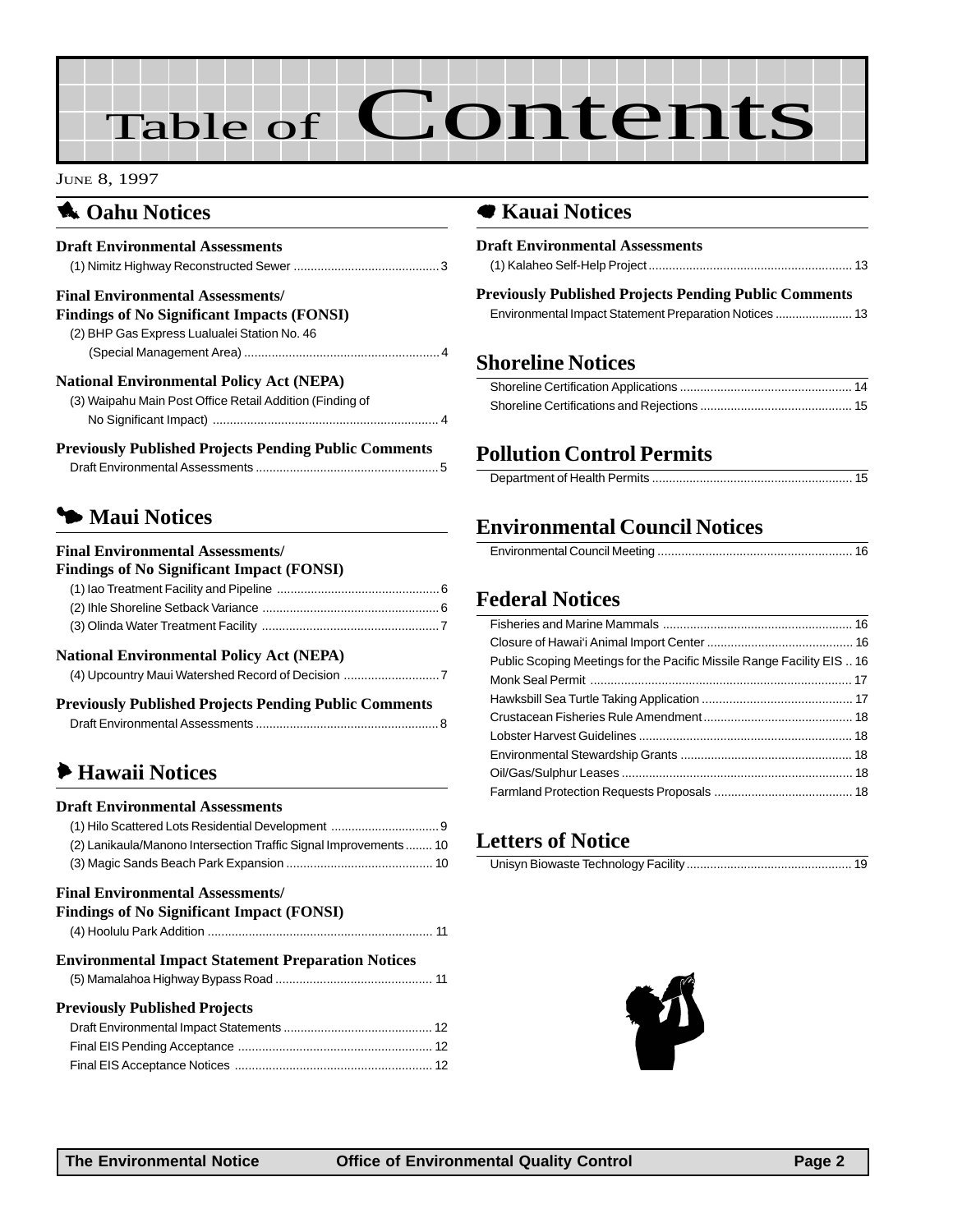#### JUNE 8, 1997

**Oahu Notices**

### <span id="page-2-0"></span>**Draft Environmental Assessments**

### 1 **(1) Nimitz Highway Reconstructed Sewer**

| District:          | Honolulu                              |
|--------------------|---------------------------------------|
| TMK:               | $1-7-02:03$ ; $2-1-02:13-16$ , $25$ , |
|                    | 27, 29-32                             |
| Applicant:         | City and County of Honolulu           |
|                    | Department of Wastewater Manage-      |
|                    | ment                                  |
|                    | 650 South King Street                 |
|                    | Honolulu, Hawaii 96813                |
|                    | Contact: Glen Okita (527-5829)        |
|                    | <b>Approving Agency/Accepting</b>     |
| <b>Authority:</b>  | City and County of Honolulu           |
|                    | Department of Wastewater Management   |
|                    | 650 South King Street                 |
|                    | Honolulu, Hawaii 96813                |
|                    | Contact: Glen Okita (527-5829)        |
| <b>Consultant:</b> | M & E Pacific, Inc.                   |
|                    | 1001 Bishop Street, Suite 500         |
|                    | Honolulu, Hawaii 96813                |

Contact: Andy Huang (529-7228)

#### **Public Comment**

| <b>Deadline:</b> | July 8, 1997                             |
|------------------|------------------------------------------|
| Status:          | DEA First Notice pending public comment. |
|                  | Address comments to the applicant with   |
|                  | copies to the consultant and OEQC.       |

The proposed project consists of: 1) replacement of the existing sewers from Hotel Street to Fort Street via River Street and Nimitz Highway with a 36" trunk sewer; 2) installation of a 36" relief sewer from Fort Street to the Ala Moana Wastewater Pump Station (WWPS) via Queen Street, South Street and Ala Moana Boulevard; and 3) rehabilitation of the existing sewer along Nimitz Highway, Ala Moana Boulevard from Fort Street to Ala Moana WWPS. These actions are necessary to improve the current conditions of the collection system and meet future flow requirements in the project area.

Approximately 2,000 feet of sewer replacement will take place along the perimeters of the Chinatown Historic District generally bounded by Nuuanu Avenue, River Street, Nimitz Highway, and Beretania Street.

The new relief sewer will connect to a 78-inch line near the Ala Moana WWPS on Keawe Street. A jacking pit of approximately 20 feet in diameter and 15 in depth will be positioned approximately 15 feet away from the original pump station (built in 1900) located mauka of the present Ala Moana WWPS. This old wastewater pumping station is on the Hawaii and National Register of Historic Places (site no. 80-14-9710) and is considered to have "high" preservation potential and historic significance.

**1**

There are several known archaeological sites within the project limits. A Programmatic Agreement, including a background study, burial treatment plan, and archaeological documentation plan, will be developed to handle the impacts of the project. Burial sites have been previously encountered near the Kawaiahao Cemetery on Queen Street and the old Honuakaha Small Pox Cemetery in the vicinity of South Street and Quinn Lane. Archaeological supervision will be required for work in these areas.

The selected construction method for the sewer replacement and the relief sewer installation is microtunneling. Microtunneling utilizes hydraulic jacks to push pipes through the ground behind a remotely operated tunnel boring machine. The maximum drive lengths are between 300 to 600 feet, depending upon the ground type and pipe size. Man entry into the pipeline is not required. This method creates less traffic disruption and requires less ground excavation and soil clean-up than the traditional open-trench method.

**2 3**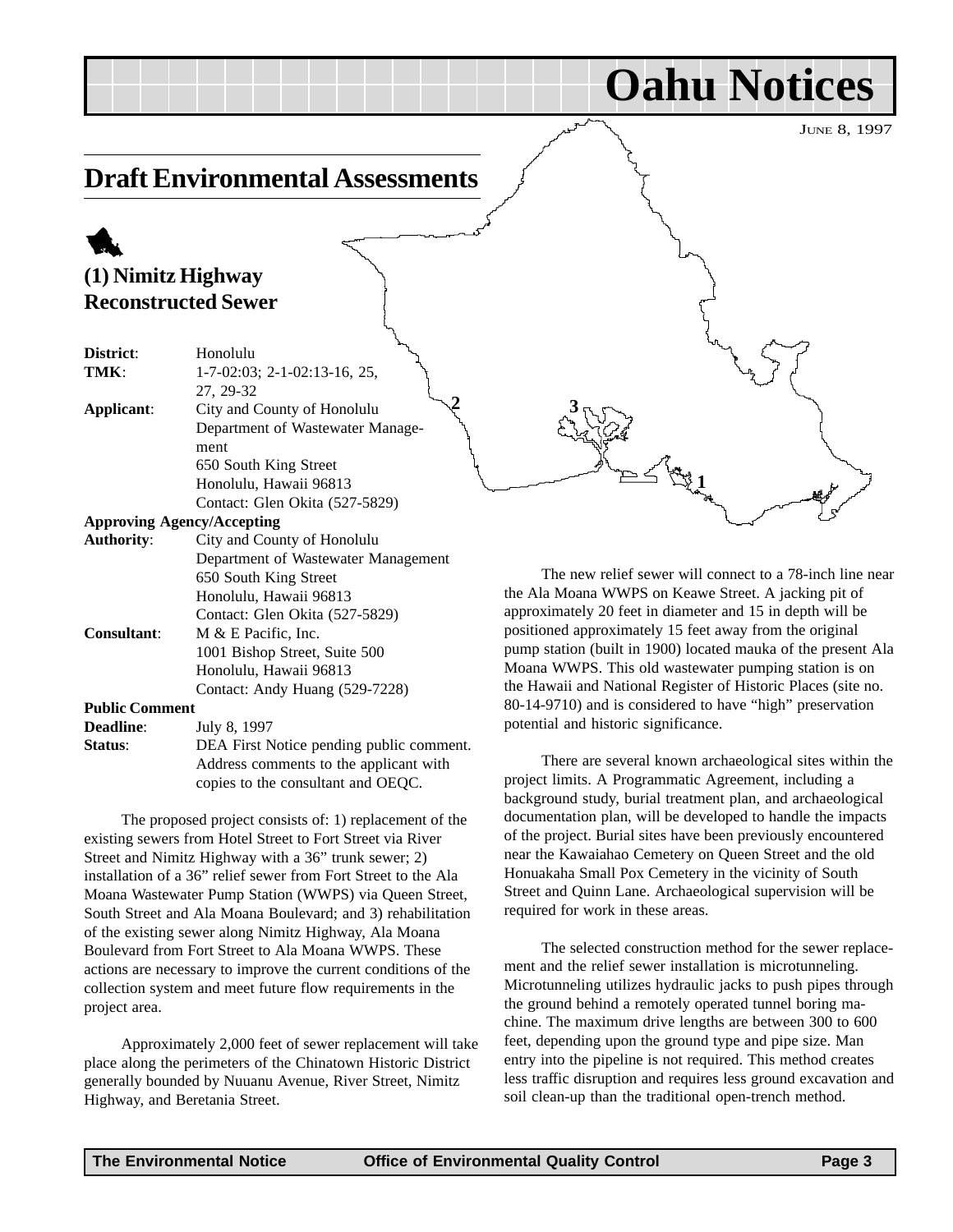## <span id="page-3-0"></span>**Oahu Notices**

#### JUNE 8, 1997

Rehabilitation may be accomplished by several methods, including sliplining and coating. The construction is expected to begin in 1998 for a duration of approximately two years.

### **Final Environmental Assessments/Findings of No Significant Impacts (FONSI)**

### 1

### **(2) BHP Gas Express Lualualei Station No. 46 (Special Management Area)**

| District:               | Waianae                                |
|-------------------------|----------------------------------------|
| TMK:                    | 8-7-08: por. 12                        |
| Applicant:              | BHP Petroleum Americas (Hawaii), Inc.  |
|                         | P.O. Box 3379                          |
|                         | Honolulu, Hawaii 96842                 |
|                         | Contact: Edwin Maeda (547-3152)        |
| <b>Accepting</b>        |                                        |
| <b>Authority:</b>       | City and County of Honolulu            |
|                         | Department of Land Utilization         |
|                         | 650 South King Street, 7th Floor       |
|                         | Honolulu, Hawaii 96813                 |
|                         | Contact: Steve Tagawa (523-4817)       |
| <b>Consultant:</b>      | AM Partners, Inc.                      |
|                         | 1164 Bishop Street, Suite 1000         |
|                         | Honolulu, Hawaii 96813                 |
|                         | Contact: Taeyong Kim (526-2828)        |
| <b>Public Challenge</b> |                                        |
| <b>Deadline:</b>        | July 8, 1997                           |
| Status:                 | FEA/FONSI issued, project may proceed. |

The project site is located in Nanakuli, Lualualei on Oahu's west coast, approximately 26 miles outside of downtown Honolulu. Located within the Special Management Area (SMA) as defined by Chapter 25, Revised Ordinances of Honolulu, the project site fronts Farrington Highway and is opposite of Nanakuli Beach Park.

The applicant, BHP Petroleum Americas (Hawaii), Inc., plans to demolish the existing gas filling station fronting the Pacific Shopping Mall. In its place, the applicant plans to construct a new filling station/convenience store with an automated car wash. This replacement facility would be approximately 2,051 square feet in size and of metal construction. The car wash structure would be of similar construction and cover approximately 1,177 square feet. The car wash would utilize a reclaimed wash water system that would centrifuge-out solids and use clean potable water for rinsing. The existing underground storage tanks (UST) will be removed and replaced with new tanks in conformance with Federal Standards (Title 40 Part 280, Code of Federal Regulations).

### **National Environmental Policy Act (NEPA)**



### **(3) Waipahu Main Post Office Retail Addition (Findings of No Significant Impacts)**

| District:                         | Ewa                                   |
|-----------------------------------|---------------------------------------|
| TMK:                              | $9 - 4 - 47:31$                       |
| Applicant:                        | <b>U.S. Postal Service</b>            |
|                                   | 395 Oyster Point Boulevard            |
|                                   | South San Francisco, CA 94099-0300    |
|                                   | Contact: Kayode Kadara (415-794-6156) |
| <b>Approving Agency/Accepting</b> |                                       |
| <b>Authority:</b>                 | U.S. Postal Service                   |
|                                   | 395 Oyster Point Boulevard            |
|                                   | South San Francisco, CA 94099-0300    |
|                                   | Contact: Kayode Kadara (415-794-6156) |
| Consultant:                       | <b>Belt Collins Hawaii</b>            |
|                                   | 680 Ala Moana Boulevard, First Floor  |
|                                   | Honolulu, Hawaii 96813                |
|                                   | Contact: Jane Dewell (521-5361)       |

Pursuant to the National Environmental Policy Act, the U.S. Postal Service gives notice that a Supplemental Environmental Assessment (SEA) has been prepared and that an Environmental Impact Statement (EIS) is not required for the addition of retail services to the proposed Waipahu Main Post Office, Waipahu, Hawaii. An initial EA, prepared in 1991, designated this site as the Waipahu Carrier Annex.

The proposed action is addition of postal/retail services to the proposed Waipahu Main Post Office, currently under construction, and closure of existing Waipahu Main Post Office.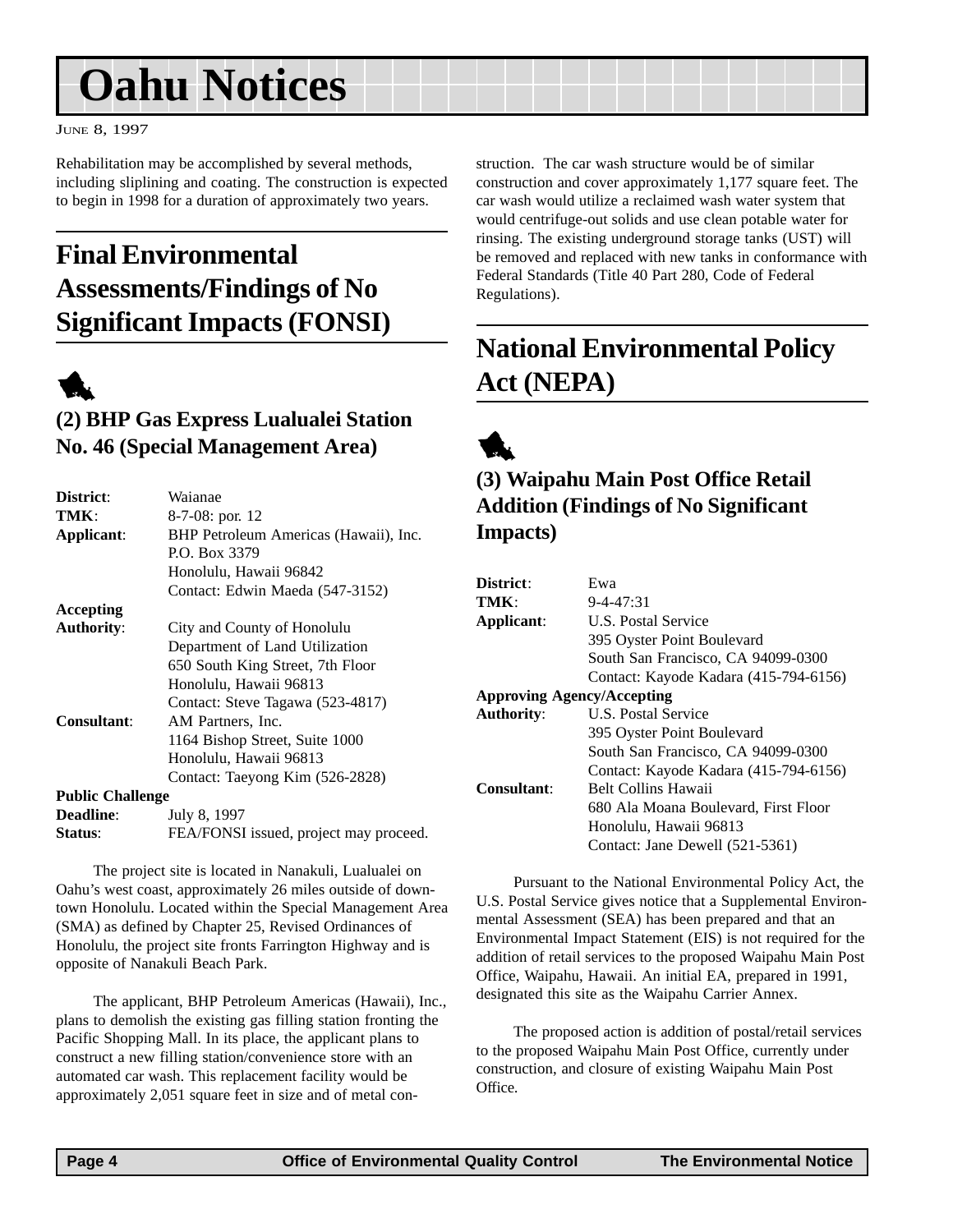## **Oahu Notices**

JUNE 8, 1997

<span id="page-4-0"></span>Alternatives to the proposed action include (1) no action (postal/retail services maintained at existing Post Office with no addition at proposed Main Office), and addition of postal/retail services to the proposed Main Office with the following variations at the existing Post Office: (2) services maintained, (3) services reduced, and (4) services moved to another location nearby.

No significant impacts are anticipated from the proposed action that cannot be mitigated. Impacts from increased traffic due to retail customers at proposed Main Office fell below the level that would require mitigation. Impacts to businesses and residents near existing Post Office will be mitigated by the close vicinity and easy access to proposed Main Office. No impacts to air quality or community services were identified.

Positive long-term impacts of the proposed action include increased and improved postal services for the Waipahu area. These include close vicinity to higher density residences, businesses, and two bus routes; and improved parking for customers.

Based on the information gathered during preparation of the SEA, the U.S. Postal Service finds that addition of postal/retail services at the proposed Waipahu Main Post Office will not significantly impact the environment.

Copies of the Final SEA may be obtained by contacting Mr. Kayode Kadara, Facilities Environmental Specialist, 395 Oyster Point Boulevard, South San Francisco, California 94099-0300; telephone (415) 794-6156; fax (415) 794-0821.

### **Previously Published Projects Pending Public Comments**

### **Draft Environmental Assessments**

#### $\blacklozenge$  **Malaekahana Stream Bridge Replacement Project**

**Applicant**: Department of Transportation Highways Division 869 Punchbowl Street Honolulu, Hawaii 96813 Contact: Jeffrey Fujimoto (587-2249) **Approving Agency/Accepting Authority**: Same as above. **Public Comment Deadline**: June 23, 1997

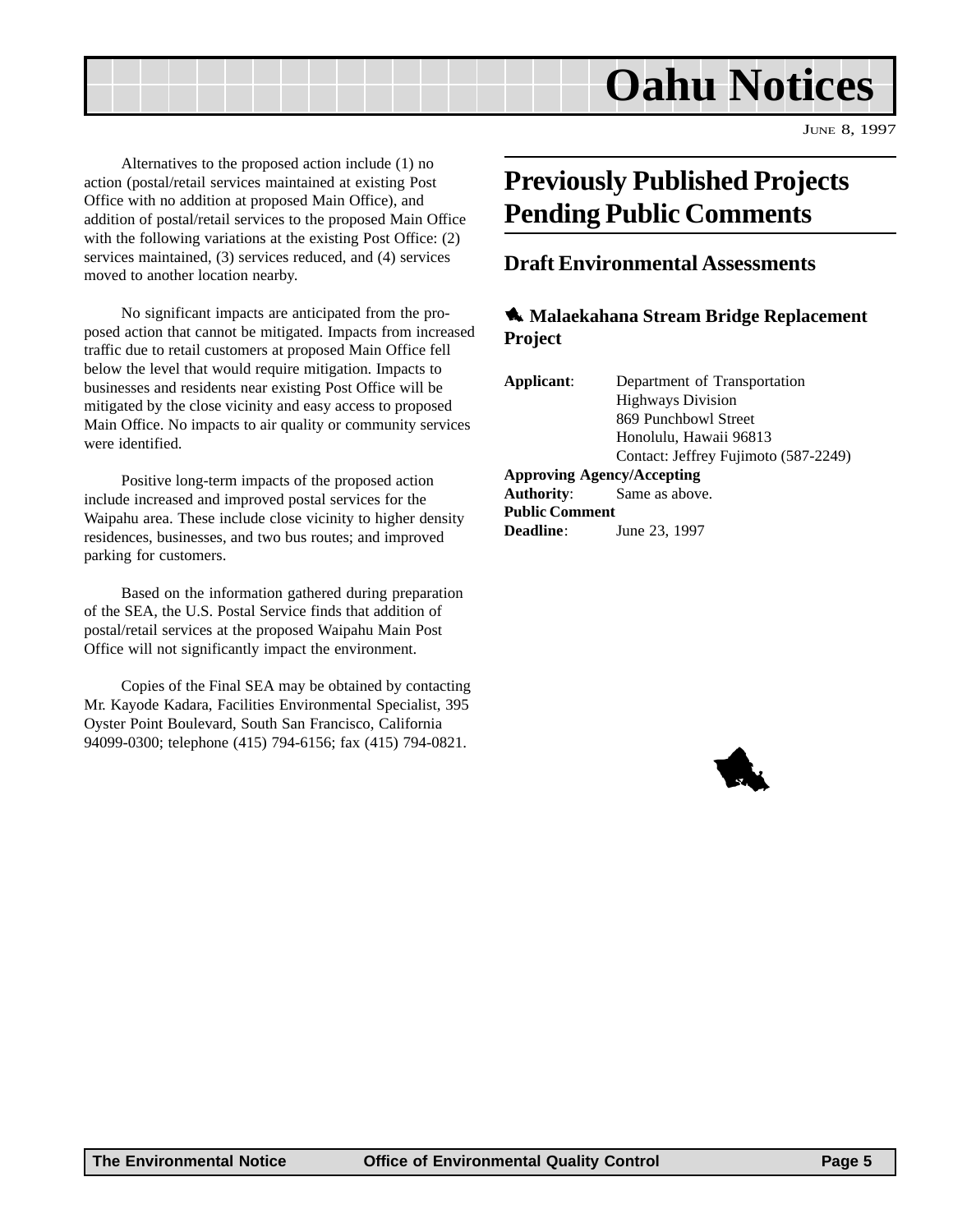## <span id="page-5-0"></span>**Maui Notices**

JUNE 8, 1997

**Final Environmental Assessments/ Findings of No Significant Impact (FONSI)**

### $\blacklozenge$ **(1) Iao Treatment Facility and Pipeline**

**<sup>1</sup> <sup>2</sup>**

#### **District**:Wailuku

| TMK:                    | 3-5-01:021 (treatment); 3-5-01:001 (pipe) |
|-------------------------|-------------------------------------------|
| Applicant:              | County of Maui                            |
|                         | Board of Water Supply                     |
|                         | 200 South High Street, 5th Floor          |
|                         | Wailuku, Hawaii 96793                     |
|                         | Contact: Ellen Kraftsow (243-7199)        |
| Accepting               |                                           |
| <b>Authority:</b>       | County of Maui                            |
|                         | Board of Water Supply                     |
|                         | 200 South High Street, 5th Floor          |
|                         | Wailuku, Hawaii 96793                     |
|                         | Contact: Ellen Kraftsow (243-7199)        |
| <b>Public Challenge</b> |                                           |
| <b>Deadline:</b>        | July 8, 1997                              |
| Status:                 | FEA/FONSI issued, project may proceed.    |

The purpose of the proposed project is to mitigate groundwater withdrawals from the Iao aquifer. Ground water withdrawals currently exceed CWRM-designated sustainable yields.

The project involves temporary use and treatment of water from the agricultural Iao Ditch. The Board has an agreement with Wailuku Agribusiness to withdraw water form the ditch for a period of three years. After this time, it is anticipated that well sources in North Waihee will be on-line. The membrane filtration units will be utilized elsewhere on Maui.

Water will be withdrawn from the Ditch at a site near West Alu Road, just after the ditch exits a tunnel from Iao Stream through the mountain. The proposed withdrawal site is upstream of any irrigated fields. The Board will construct a 2 MGD treatment facility utilizing membrane microfiltration. Two membrane filter units will be placed on a concrete pad at the Iao Tank site. The project will also involve the installation of 2,500' of 12" and 6" line to feed water from the ditch to the treatment facility.

The Board has found that this project will not have significant adverse environmental effect and has issued a Finding of No Significant Impacts.

**3 4**

Comments or questions can be addressed to: Maui County Board of Water Supply 200 South High Street, 5th Floor Wailuku, HI 96793



### **(2) Ihle Shoreline Setback Variance**

| District:         | Lahaina                         |
|-------------------|---------------------------------|
| TMK:              | $4 - 5 - 03:24$                 |
| Applicant:        | Mr. & Mrs. David Ihle           |
|                   | 512 Frances Street              |
|                   | Hudson, Wisconsin 54104         |
|                   | Contact: John Min (242-1955)    |
| Accepting         |                                 |
| <b>Authority:</b> | County of Maui                  |
|                   | Maui Planning Commission        |
|                   | 250 South High Street           |
|                   | Wailuku, Hawaii 96793           |
|                   | Contact: David Blane (243-7735) |
|                   |                                 |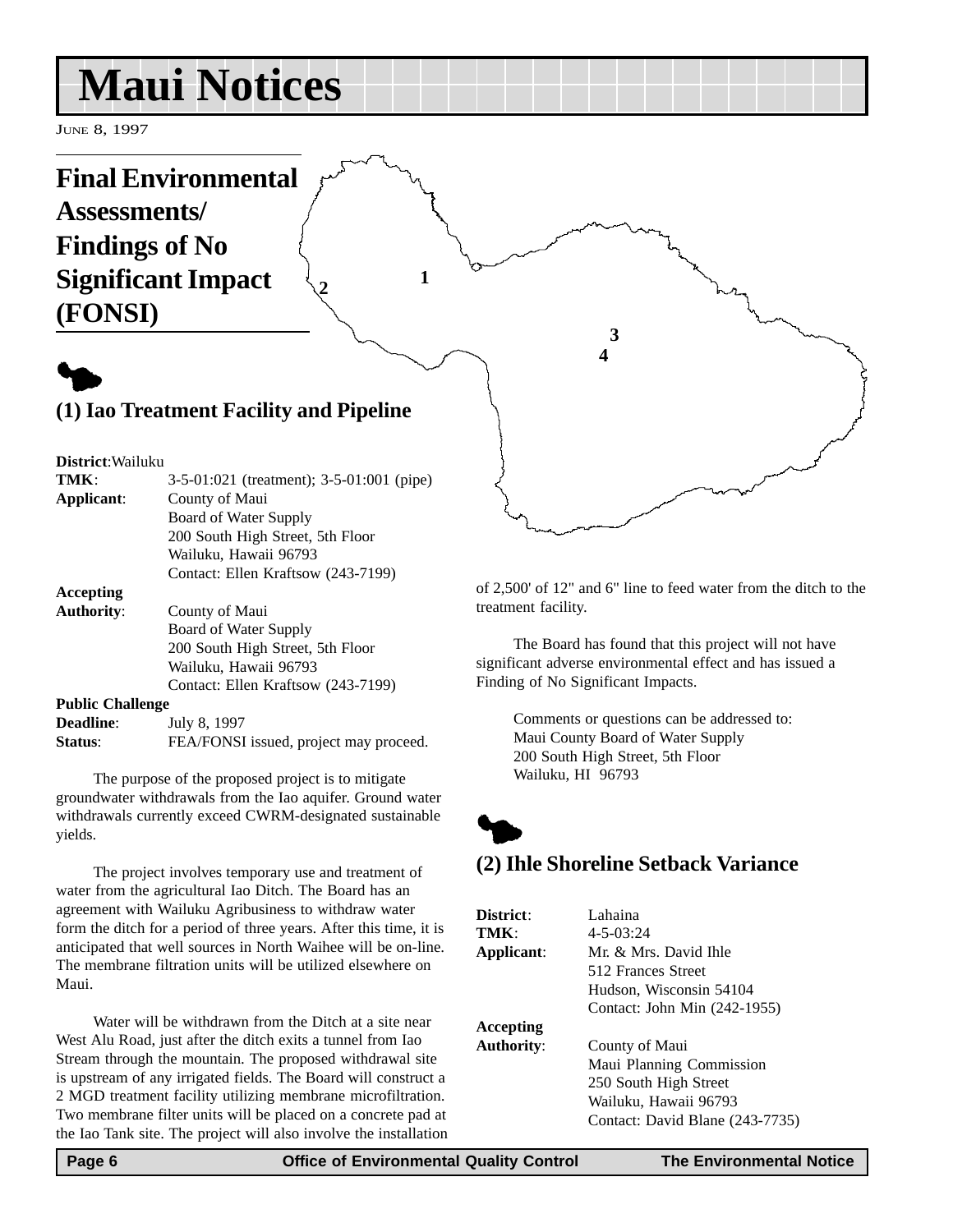<span id="page-6-0"></span>

JUNE 8, 1997

| <b>Consultant:</b>      | Chris Hart & Partners                              | Accepting          |                                    |
|-------------------------|----------------------------------------------------|--------------------|------------------------------------|
|                         | 1955 Main Street, Suite 200                        | <b>Authority:</b>  | County of Maui                     |
|                         | Wailuku, Hawaii 96793                              |                    | Board of Water Supply              |
|                         | Contact: John Min (242-1955)                       |                    | 200 South High Street              |
| <b>Public Challenge</b> |                                                    |                    | Wailuku, Hawaii 96793              |
| <b>Deadline:</b>        | July 8, 1997                                       |                    | Contact: David Craddick (243-7835) |
| Status:                 | FEA/FONSI issued, project may proceed.             | <b>Consultant:</b> | M & E Pacific, Inc.                |
|                         |                                                    |                    | 1001 Bishop Street                 |
|                         | Mrs. and Mrs. David Iblo is requesting a Shoroline |                    | Suite 500 Doughi Tower             |

Mrs. and Mrs. David Ihle is requesting a Shoreline Setback Variance in order to include a wading pool, tile pavers, an "after-the-fact" 18-inch height extension on an existing 8 1/2-foot retaining wall, a 3 1/2-foot high by 5 1/2 foot long wall extension in the side yard, and landscape plantings within the 25-foot shoreline setback area on their 7,174 square-foot parcel located at 1037 Front Street in Lahaina, Maui, Hawaii. The wading pool will extend 21 feet into the 25-foot shoreline setback area and portions of the tile pavers will placed 24 feet into the 25-foot shoreline setback area. The applicant proposes to demolish a two-story singlefamily dwelling and replace it with a larger two-story singlefamily dwelling. A 10-foot high retaining wall and stairway to the shoreline is situated along the makai-side of the subject property and physically defines the certified shoreline. There are large rocks and boulder along the base of the wall and no sand beach. The original platted area of the parcel was 8,109 square feet; however, approximately 935 square feet of ocean front land has been lost to erosion and the lot depth reduced approximately 13 feet. No SMA permit was issued for the existing improvements within the 25-foot shoreline setback area. The property is located in Zone V-12, an area susceptible to tsunami inundation, and Zone A-4, an area susceptible to flooding. However, the lot has been extensively filled since the 1940's and 50's, that all habitable areas of the proposed residence will be above the regulatory flood elevation.



#### **(3) Olinda Water Treatment Facility**

| <b>District:</b> | Makawao                            |
|------------------|------------------------------------|
| TMK:             | $2 - 3 - 06:06$                    |
| Applicant:       | County of Maui                     |
|                  | Board of Water Supply              |
|                  | 200 South High Street              |
|                  | Wailuku, Hawaii 96793              |
|                  | Contact: David Craddick (243-7835) |

| дисринд                 |                                        |
|-------------------------|----------------------------------------|
| <b>Authority:</b>       | County of Maui                         |
|                         | Board of Water Supply                  |
|                         | 200 South High Street                  |
|                         | Wailuku, Hawaii 96793                  |
|                         | Contact: David Craddick (243-7835)     |
| Consultant:             | $M \& E$ Pacific, Inc.                 |
|                         | 1001 Bishop Street                     |
|                         | Suite 500, Pauahi Tower                |
|                         | Honolulu, Hawaii 96813                 |
|                         | Contact: James Okazaki (521-3051)      |
| <b>Public Challenge</b> |                                        |
| <b>Deadline:</b>        | July 8, 1997                           |
| <b>Status:</b>          | FEA/FONSI issued, project may proceed. |

The proposed project involves upgrades to the Olinda Water Treatment Facility. This work includes the replacement of the existing valveless filters with a microfiltration system and filtration building, new percolation pond and a decant recycle pump station. The existing cesspool will be demolished and a septic tank and leach field will be provided for sanitary waste disposal. A new emergency generator will be provided to enable operation of essential components of the facility during power outages. The preliminary construction estimated cost of the project is \$3,500,000.

### **National Environmental Policy Act (NEPA)**



### **(4) Upcountry Maui Watershed Record of Decision**

Kenneth M. Kaneshiro, Responsible Federal Official for projects administered under the provisions of Public Law 83- 566 in the State of Hawaii, is hereby providing notification that a record of decision to proceed with the installation of the Upcountry Maui Watershed project, signed May 20, 1997, is available.

The record of decision documents the intent to implement Alternative 2- Agricultural Water Distribution System as set forth in the final Watershed Plan-Environmental Impact Statement (FEIS) for the Upcountry Maui Watershed, Maui County, Hawaii. The project will address the problems of inadequate and inconsistent irrigation water supply that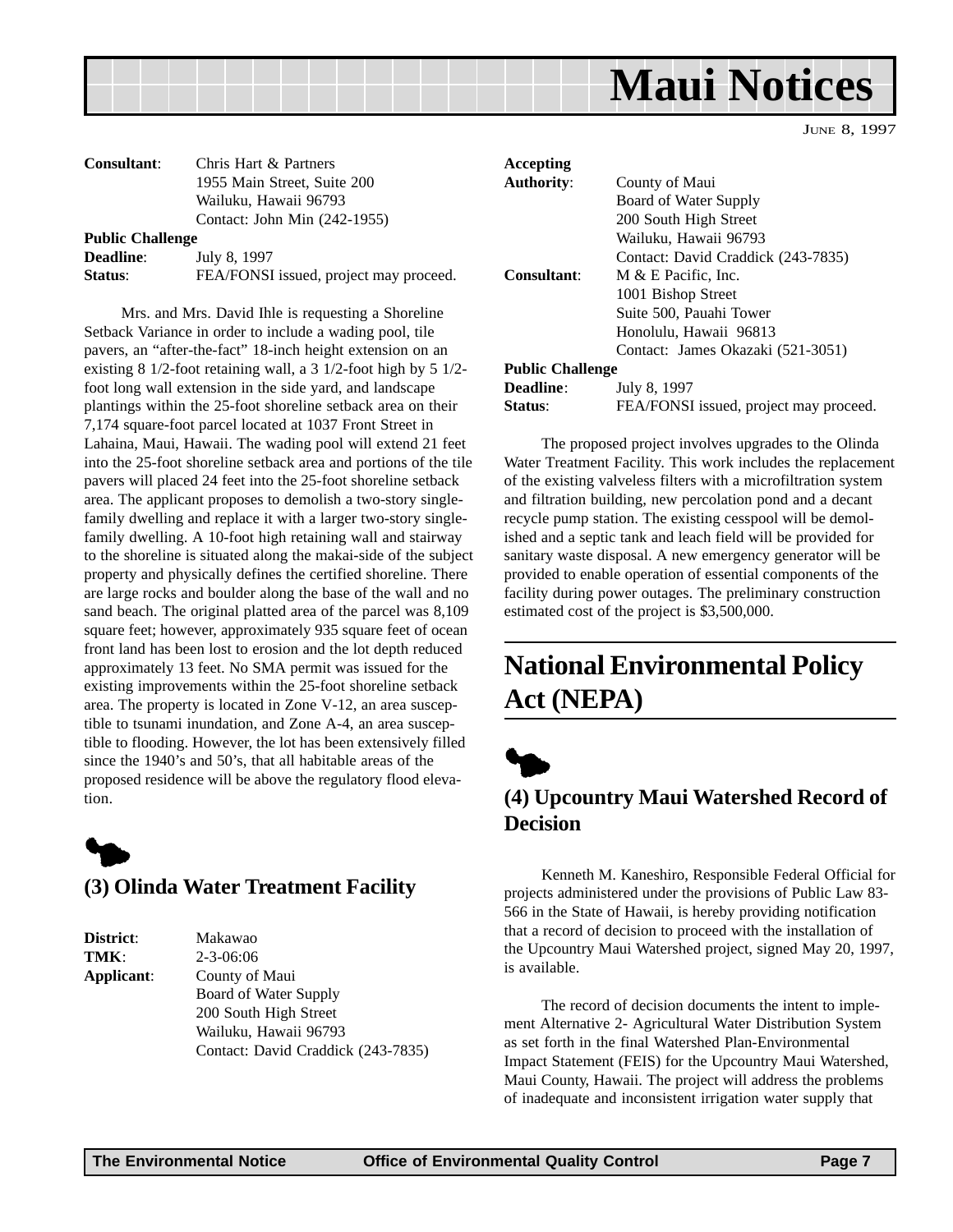## <span id="page-7-0"></span>**Maui Notices**

#### JUNE 8, 1997

prevent area farmers from full utilization of cropland and cause crop damage and losses during drought. The project will install a separate agricultural water system to supply untreated water for irrigation purposes to farmers in the Upper Kula area. The economic benefits derived by project implementation will exceed economic costs. The project meets the needs of the sponsoring local organizations.

The record of decision documents that the Upcountry Maui Watershed project uses all practicable means, consistent with other essential considerations of national policy, to meet the goals established in the National Environmental Policy Act. The FEIS has been prepared, reviewed, and accepted in accordance with the National Environmental Policy Act.

Single copies of this record of decision may be obtained from Kenneth M. Kaneshiro, State Conservationist, Natural Resources Conservation Service, 300 Ala Moana Blvd., Room 4316, P.O. Box 50004, Honolulu, Hawaii 96850.

For further information, contact Michael Kolman, Assistant State Conservationist, Natural Resources Conservation Service, 300 Ala Moana Blvd., Room 4316, P.O. Box 50004, Honolulu, Hawaii 96850, telephone (808) 541-2602.

### **Previously Published Projects Pending Public Comments**

### **Draft Environmental Assessments**

#### 3 **Kulamalu Project**

| Applicant:            | Kulamalu Limited Partnership       |
|-----------------------|------------------------------------|
|                       | 1997 E. Main Street                |
|                       | Wailuku, Hawaii 96793              |
|                       | <b>Approving Agency/Accepting</b>  |
| <b>Authority:</b>     | County of Maui Planning Department |
|                       | 250 South High Street              |
|                       | Wailuku, Hawaii 96793              |
|                       | Contact: David Blane (243-7735)    |
| <b>Public Comment</b> |                                    |
| Deadline:             | June 23, 1997                      |
|                       |                                    |

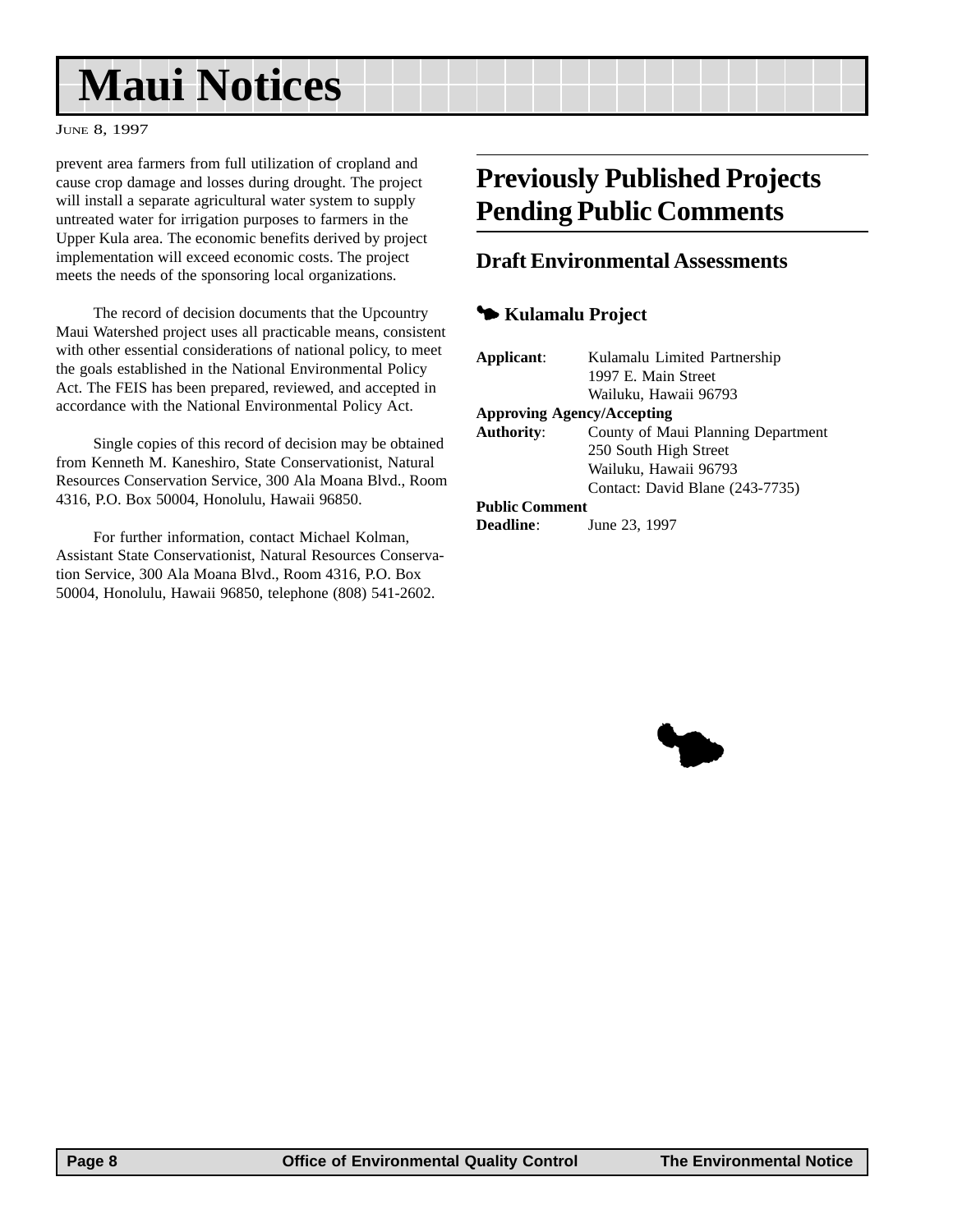JUNE 8, 1997

### <span id="page-8-0"></span>**Draft Environmental Assessments**

### $\blacktriangleright$ **(1) Hilo Scattered Lots Residential Development**

| District:                         | Hilo                                          |
|-----------------------------------|-----------------------------------------------|
| TMK:                              | 2-1-17:46-48; 2-1-18:8; 2-1-19:20, 29-31;     |
|                                   | 2-3-25:14-17, 47; 2-4-28:1; 2-4-49:19; 2-5-   |
|                                   | 4:27, 43, 47, 60-61; 2-5-5:1, 3, 5-7, 10, 28- |
|                                   | 33, 72, 74, 77, 79-80                         |
| Applicant:                        | Department of Hawaiian Home Lands             |
|                                   | 335 Merchant Street                           |
|                                   | Honolulu, Hawaii 96813                        |
|                                   | Contact: William Makanui (586-3819)           |
| <b>Approving Agency/Accepting</b> |                                               |
| <b>Authority:</b>                 | Department of Hawaiian Home Lands             |
|                                   | 335 Merchant Street                           |
|                                   | Honolulu, Hawaii 96813                        |
|                                   | Contact: William Makanui (586-3819)           |
| <b>Consultant:</b>                | R.M. Towill Corporation                       |
|                                   | 420 Waiakamilo Road, #411                     |
|                                   | Honolulu, Hawaii 96817                        |
|                                   | Contact: Colette Sakoda (842-1133)            |
| <b>Public Comment</b>             |                                               |
| $\mathbf{m}$ $\mathbf{m}$         |                                               |

| <b>Deadline:</b> | July 8, 1997                             |
|------------------|------------------------------------------|
| Status:          | DEA First Notice pending public comment. |
|                  | Address comments to the applicant with   |
|                  | copies to the consultant and OEQC.       |

The Department of Hawaiian Home Lands (DHHL) proposes to develop residential lots in several locations throughout Hilo, Hawaii. The project consists of several small scale residential lots development scattered within the district of South Hilo. The subject parcels are clustered in four general areas; Keaukaha (Site A), Central Hilo (Site B & C), Panaewa (Site D), and Kaumana (Site E). State funds will be used for development.

The project also involves construction and improvement of existing infrastructure to accommodate the proposed residential developments. Upon completion of the required infrastructure, homestead lots will be distributed to qualified beneficiaries of native Hawaiian ancestry.



The purpose of this project is to offer opportunities to native Hawaiian beneficiaries to develop lands for homestead. It is consistent with the Hawaiian Homes Commission Act, as amended, which provides for the development and settlement of native Hawaiians on lands owned by the state. This proposal represents DHHL's ongoing efforts to expedite the development and distribution of state land to qualified Hawaiian beneficiaries.

DHHL will improve existing facilities and provide infrastructure necessary to support the proposed development. The development of basic support infrastructure such as drainage, sewer, and utilities, will be integrated with the existing systems.

Environmental impacts resulting from the project are expected to be minimal as the lots are occurring as infill to existing residential areas. Mitigation measures, where necessary and appropriate, are included in the analysis and recommendations.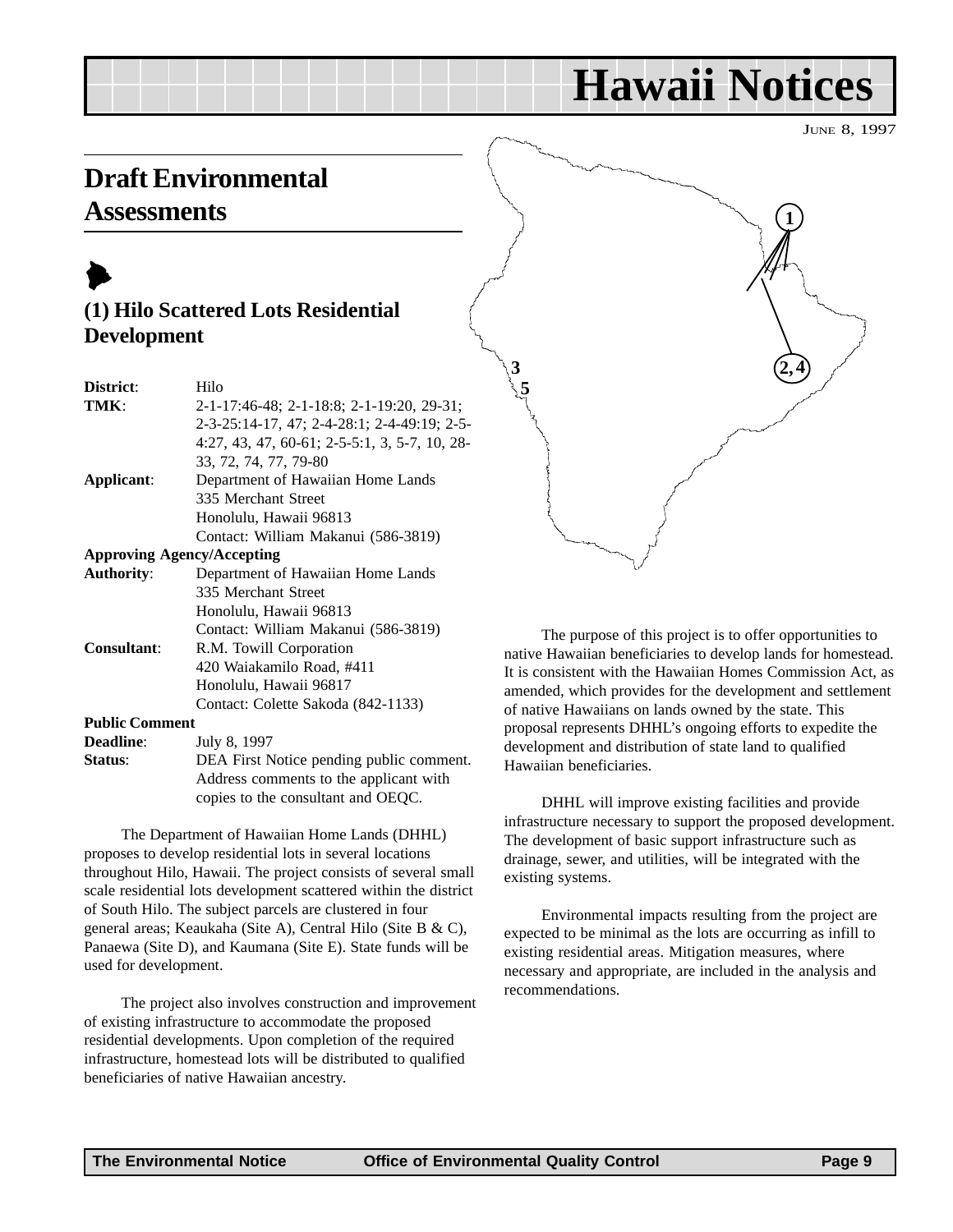<span id="page-9-0"></span>JUNE 8, 1997

### $\blacktriangleright$ **(2) Lanikaula/Manono Intersection Traffic Signal Improvements**

| District:             | Hilo                                     |  |  |
|-----------------------|------------------------------------------|--|--|
| TMK:                  | 2-2-27 & 36                              |  |  |
| Applicant:            | County of Hawaii                         |  |  |
|                       | Department of Public Works               |  |  |
|                       | 25 Aupuni Street, Room 202               |  |  |
|                       | Hilo, Hawaii 96720                       |  |  |
|                       | Contact: Galen Kuba (961-8321)           |  |  |
|                       | <b>Approving Agency/Accepting</b>        |  |  |
| <b>Authority:</b>     | County of Hawaii                         |  |  |
|                       | Department of Public Works               |  |  |
|                       | 25 Aupuni Street, Room 202               |  |  |
|                       | Hilo, Hawaii 96720                       |  |  |
|                       | Contact: Galen Kuba (961-8321)           |  |  |
| <b>Consultant:</b>    | <b>Environmental Communications</b>      |  |  |
|                       | P.O. Box 536                             |  |  |
|                       | Honolulu, Hawaii 96809                   |  |  |
|                       | Contact: Fred Rodriguez (528-4661)       |  |  |
| <b>Public Comment</b> |                                          |  |  |
| <b>Deadline:</b>      | July 8, 1997                             |  |  |
| Status:               | DEA First Notice pending public comment. |  |  |
|                       | Address comments to the applicant with   |  |  |

copies to the consultant and OEQC.

The proposed project consists of a new traffic signalization plan for the subject intersection. The plan will consist of providing and installing all traffic control devices in conformance with the "Manual of Uniform Traffic Control Devices for Streets and Highways."

The installation of the traffic system is in an existing urban-residential district and the right-of-way may result in some taking of private lands. The engineering design for the traffic signalization is under way and will be finalized by the Engineering Division, Department of Public Works, County of Hawaii.

This assessment will focus on the proposed design and will provide opportunity for both public agencies and private citizenry to comment on the proposed action. The project's effect and anticipated environmental impacts with proposed mitigation measures will be discussed in the Final EA.

At the present time, there is a signal system installed earlier at the intersection of Kekuaanaoa and Manono Streets that is complementary to this proposed action. This study

addresses the new traffic signal system and the potential environmental impacts associated with the system.

 $\blacktriangleright$ 

### **(3) Magic Sands Beach Park Expansion**

| District:                         | North Kona                                |
|-----------------------------------|-------------------------------------------|
| TMK:                              | 7-7-08:106; 7-7-08:portion of Old Govern- |
|                                   | ment Kailua-Keauhou Beach Road; 7-7-      |
|                                   | 10:36                                     |
| Applicant:                        | County of Hawaii                          |
|                                   | Department of Parks and Recreation        |
|                                   | 25 Aupuni Street                          |
|                                   | Hilo, Hawaii 96720                        |
|                                   | Contact: Glenn Miyao (961-8311)           |
| <b>Approving Agency/Accepting</b> |                                           |
| <b>Authority:</b>                 | County of Hawaii                          |
|                                   | Department of Parks and Recreation        |
|                                   | 25 Aupuni Street                          |
|                                   | Hilo, Hawaii 96720                        |
|                                   | Contact: Glenn Miyao (961-8311)           |
| <b>Consultant:</b>                | Roy R. Takemoto Land Use Consultant       |
|                                   | P.O. Box 10217                            |
|                                   | Hilo, Hawaii 96721                        |
|                                   | Contact: Roy Takemoto (959-0189)          |
| <b>Public Comment</b>             |                                           |
| Deadline:                         | July 8, 1997                              |
| Status:                           | DEA First Notice pending public comment.  |
|                                   | Address comments to the applicant with    |
|                                   | copies to the consultant and OEQC.        |

The County of Hawaii Department of Parks and Recreation proposes to expand the popular Magic Sands Beach Park through the transfer of State lands to the County for park purposes and the construction of a 25-stall parking lot on recently acquired County land. The State lands portion, consisting of approximately 0.78 acres, is part of the existing beach park. Transfer of this land to the County would clarify jurisdictional responsibilities and ensure continued use of this area for public recreation. The site for the new parking lot, consisting of approximately 1.485-acre, is adjacent to the existing beach park. This site is currently vacant. To avoid or mitigate potential impacts, the County will cooperate with the community to restore historic sites, locate the parking lot outside of the coastal high hazard area, and schedule construction to the extent possible during the off-peak season for the Hawaiian Hoary Bat which has been sighted in the vicinity. The project conforms with the County General Plan and zoning.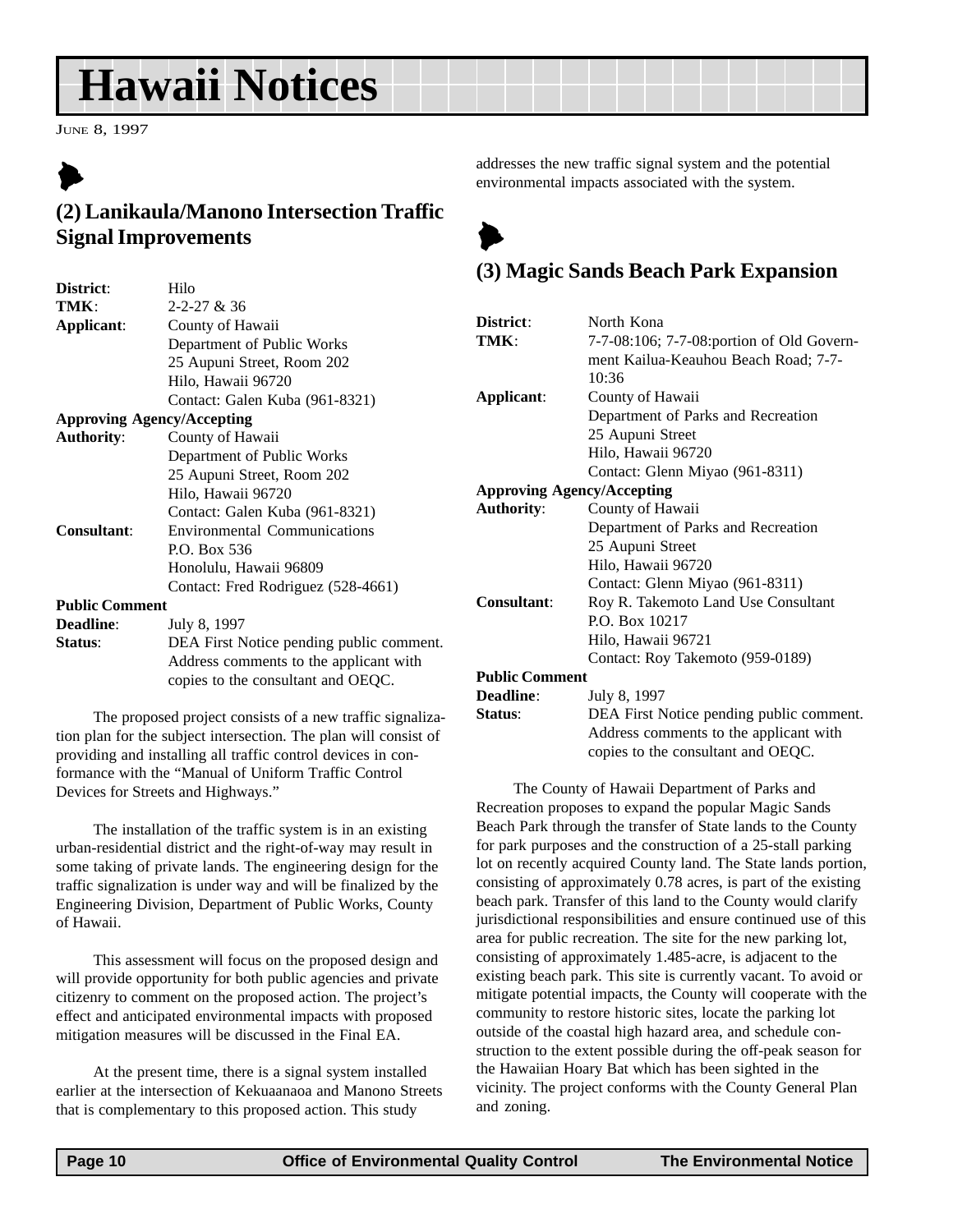JUNE 8, 1997

### <span id="page-10-0"></span>**Final Environmental Assessments/Findings of No Significant Impact (FONSI)**

## $\blacktriangleright$

### **(4) Hoolulu Park Addition**

| District:               | South Hilo                             |
|-------------------------|----------------------------------------|
| TMK:                    | $2 - 2 - 32:82$                        |
| Applicant:              | County of Hawaii                       |
|                         | Department of Parks and Recreation     |
|                         | 25 Aupuni Street                       |
|                         | Hilo, Hawaii 96720                     |
|                         | Contact: Glenn Miyao (961-8311)        |
| Accepting               |                                        |
| <b>Authority:</b>       | County of Hawaii                       |
|                         | Department of Parks and Recreation     |
|                         | 25 Aupuni Street                       |
|                         | Hilo, Hawaii 96720                     |
|                         | Contact: Glenn Miyao (961-8311)        |
| <b>Consultant:</b>      | Roy R. Takemoto Land Use Consultant    |
|                         | P.O. Box 10217                         |
|                         | Hilo, Hawaii 96721                     |
|                         | Contact: Roy Takemoto (959-0189)       |
| <b>Public Challenge</b> |                                        |
| <b>Deadline:</b>        | July 8, 1997                           |
| Status:                 | FEA/FONSI issued, project may proceed. |

The County of Hawaii Department of Parks and Recreation proposes the setaside by Executive Order of 2.532 acres of State land to the County of Hawaii for an addition to the Hoolulu Park Complex. The site adjoins the existing Hoolulu Park Complex, a regional recreational facility located in the Waiakea Houselots area of Hilo. The additional area would be used for a multi-purpose field (e.g., soccer, football) primarily by age-group and high school organizations. The supporting facilities include bleachers, lights, restrooms, parking lot, bicycle stands, and improved access road. Since the State had formerly leased the site to a contractor for use as construction equipment and material storage, the site has been completely cleared and disturbed. The site is presently vacant and overgrown with weeds. There are no endangered species or archaeological sites. The Corps of Engineers determined that an area of poor drainage was not a wetland. The site is not located in a flood hazard area nor in the Special Management Area. The site is surrounded by industrial or other park uses that are not sensitive to noise from the outdoor recreational activities.

### **Environmental Impact Statement Preparation Notices**

### $\blacktriangleright$

### **(5) Mamalahoa Highway Bypass Road**

| District:                         | North and South Kona                          |  |  |
|-----------------------------------|-----------------------------------------------|--|--|
| TMK:                              | 8-1-9:03, 08, 09, 33, 34; 8-1-7:01, 45, 54,   |  |  |
|                                   | 55; 8-1-4:01, 03, 54; 7-9-12:05, 06, 09; 7-9- |  |  |
|                                   | 6:03, 04, 05, 07, 19, 25; 7-9-5:01, 05, 06,   |  |  |
|                                   | 09, 14; and 7-8-10:30                         |  |  |
| Applicant:                        | 1250 Oceanside Partners dba Oceanside         |  |  |
|                                   | 1250                                          |  |  |
|                                   | 74-5620A Palani Road, Suite 200               |  |  |
|                                   | Kailua-Kona, Hawaii 96740                     |  |  |
|                                   | Contact: Robert Stuit (326-2966)              |  |  |
| <b>Approving Agency/Accepting</b> |                                               |  |  |
| <b>Authority:</b>                 | County of Hawaii, Department of Public        |  |  |
|                                   | <b>Works</b>                                  |  |  |
|                                   | 25 Aupuni Street, Suite 200                   |  |  |
|                                   | Hilo, Hawaii 96720                            |  |  |
|                                   | Contact: Donna Fay Kiyosaki (961-8321)        |  |  |
| Consultant:                       | <b>PBR Hawaii</b>                             |  |  |
|                                   | 101 Aupuni Street, Suite 310                  |  |  |
|                                   | Hilo, Hawaii 96720                            |  |  |
|                                   | Contact: James Leonard (961-3333)             |  |  |
| <b>Public Comment</b>             |                                               |  |  |
| Deadline:                         | July 8, 1997                                  |  |  |
| Status:                           | EISPN First Notice pending public com-        |  |  |
|                                   | ment. Address comments to the applicant       |  |  |
|                                   | with copies to the approving agency or        |  |  |
|                                   | accepting authority, the consultant and       |  |  |
|                                   | OEQC.                                         |  |  |

The proposed Mamalahoa Highway Bypass Road extends approximately five miles and connects Ali'i Highway near its terminus in Keauhou (in the North Kona district) to Mamalahoa Highway at its junction with Napo'opo'o Road in Captain Cook (in the South Kona district). The proposed roadway, which will consist of two-lanes with sufficient rights-of-way for four lanes, will be designed and constructed in accordance with the standards set forth by the County Department of Public Works.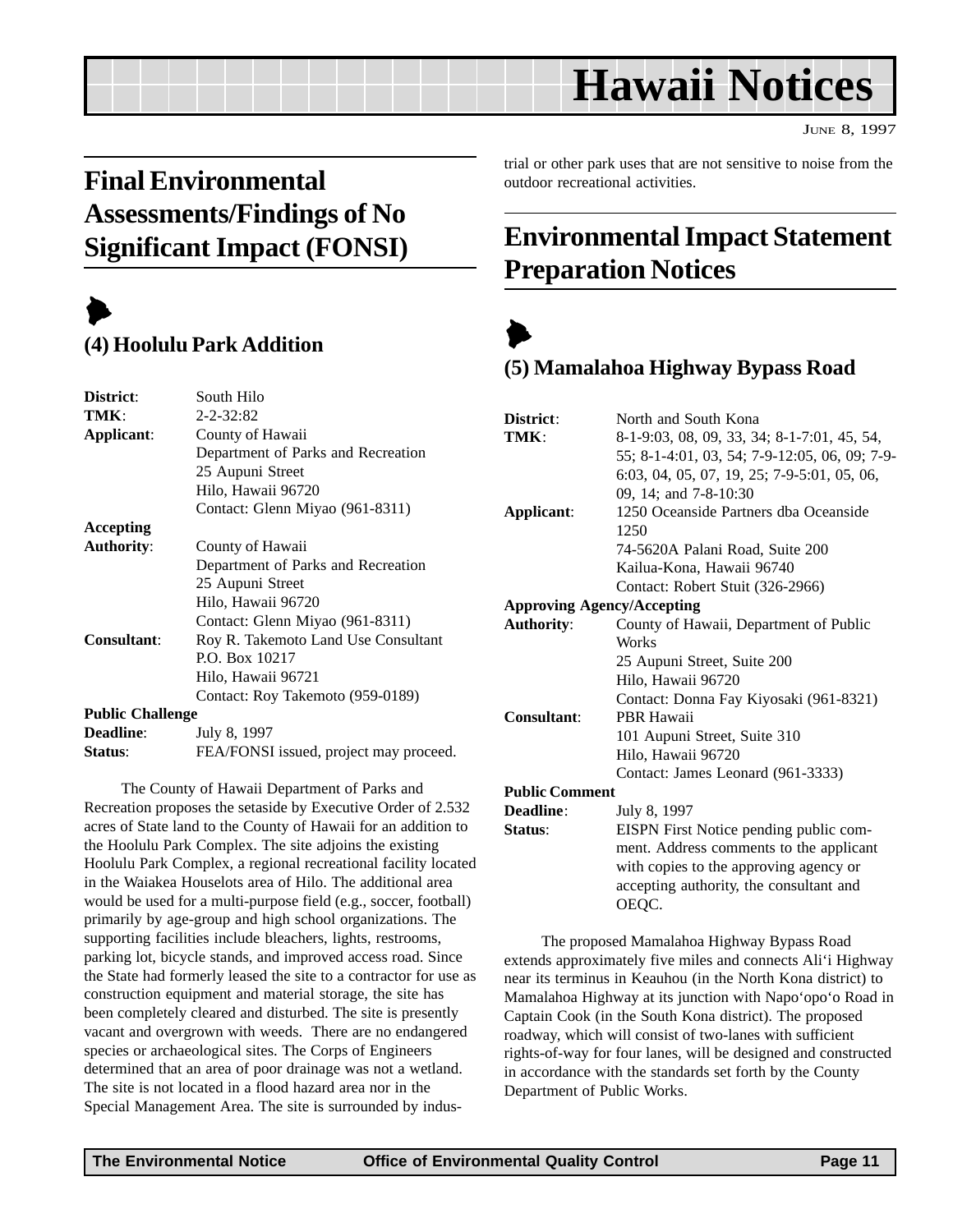#### <span id="page-11-0"></span>JUNE 8, 1997

Much of the area crossed by the highway corridor has historically been used for ranching and an initial reconnaissance of the proposed roadway corridor indicated few archaeological features. However, a full archaeological inventory survey is being conducted for the entire roadway corridor to identify the presence of any archaeological resources in the area. Additionally, a cultural impact assessment of the project area is also prepared to assess the potential impacts to culturally significant sites and traditional cultural properties.

The most northern portion of the roadway alignment at its nearest point lies approximately 300 feet beyond the eastern (mauka) boundary of Kuamo'o Burials, a listed site on the Hawaii and National Registers of Historic Places. The Kuamo'o Burials are also referred to as Lekeleke Burial Grounds. Additionally, at the southern extremity of the corridor, near the planned intersection with Mamalahoa Highway, the alignment crosses the mauka corner of the Kealakekua Bay Historic District, which is also listed on the Hawaii and National Registers of Historic Places. For the portion of the corridor that crosses the Oceanside 1250 property, the alignment has been sited to avoid impacting any significant archaeological sites that were identified through the archaeological inventory survey report for this property.

The roadway is being proposed by Oceanside 1250 to meet the conditions of zoning approval for the Villages at Hokukano project. The bypass road is intended to mitigate project generated traffic and to help relieve the existing traffic congestion along Mamalahoa Highway between the towns of Honalo and Captain Cook.

With completion of the proposed roadway, an improved alternate access will potentially be available to adjacent properties. In the short-term this improved access could provide an incentive for additional subdivision in the area, with densities equal or less than that allowed under the current agricultural zoning, that is, a minimum of five acres per building site. In the long-term the settlement pattern may be altered, especially if the properties with improved access are rezoned to allow for higher agricultural densities. Additional urban development in the area would require changes to the County's long range plans for the region, reflected within the County General Plan, Urban District approval through the State Land Use Commission, and subsequent zoning approval from the County Council and Mayor. The nature and scale of these secondary impacts will be investigated as part of the Draft EIS.

### **Previously Published Projects**

### **Draft Environmental Impact Statements**

#### 6 **University of Hawaii at Hilo, University Park**

| Applicant:            | Department of Accounting and General        |
|-----------------------|---------------------------------------------|
|                       | Services                                    |
|                       | 1151 Punchbowl Street, Room 427             |
|                       | Honolulu, Hawaii 96813                      |
|                       | Contact: Gina Ichiyama (586-0474)           |
|                       | <b>Approving Agency/Accepting</b>           |
| <b>Authority:</b>     | Governor, State of Hawaii                   |
|                       | c/o Office of Environmental Quality Control |
|                       | 235 South Beretania Street, Suite 702       |
|                       | Honolulu, Hawaii 96813                      |
| <b>Public Comment</b> |                                             |
|                       |                                             |

**Deadline**: July 7, 1997

### **Final EIS Pending Acceptance**

#### 6 **Hilo Judiciary Complex**

| Applicant:        | DAGS                                        |  |  |  |  |
|-------------------|---------------------------------------------|--|--|--|--|
|                   | 1151 Punchbowl Street                       |  |  |  |  |
|                   | Honolulu, Hawaii 96813                      |  |  |  |  |
|                   | Contact: Ralph Yukumoto (586-0488)          |  |  |  |  |
|                   | <b>Approving Agency/Accepting</b>           |  |  |  |  |
| <b>Authority:</b> | Governor, State of Hawaii                   |  |  |  |  |
|                   | c/o Office of Environmental Quality Control |  |  |  |  |
|                   | 235 South Beretania Street, Suite 702       |  |  |  |  |
|                   | Honolulu, Hawaii 96813                      |  |  |  |  |
| Status:           | FEIS currently being reviewed by the Office |  |  |  |  |
|                   | of Environmental Quality Control.           |  |  |  |  |

### **Final EIS Acceptance Notices**

#### 6 **Keaau High School**

|                   | DAGS                                    |
|-------------------|-----------------------------------------|
| Applicant:        |                                         |
|                   | 1151 Punchbowl Street                   |
|                   | Honolulu, Hawaii 96813                  |
|                   | Contact: Brian Isa (586-0484)           |
|                   | <b>Approving Agency/Accepting</b>       |
| <b>Authority:</b> | Governor, State of Hawaii               |
| Status:           | FEIS accepted by the Governor, State of |
|                   | Hawaii on May 27, 1997.                 |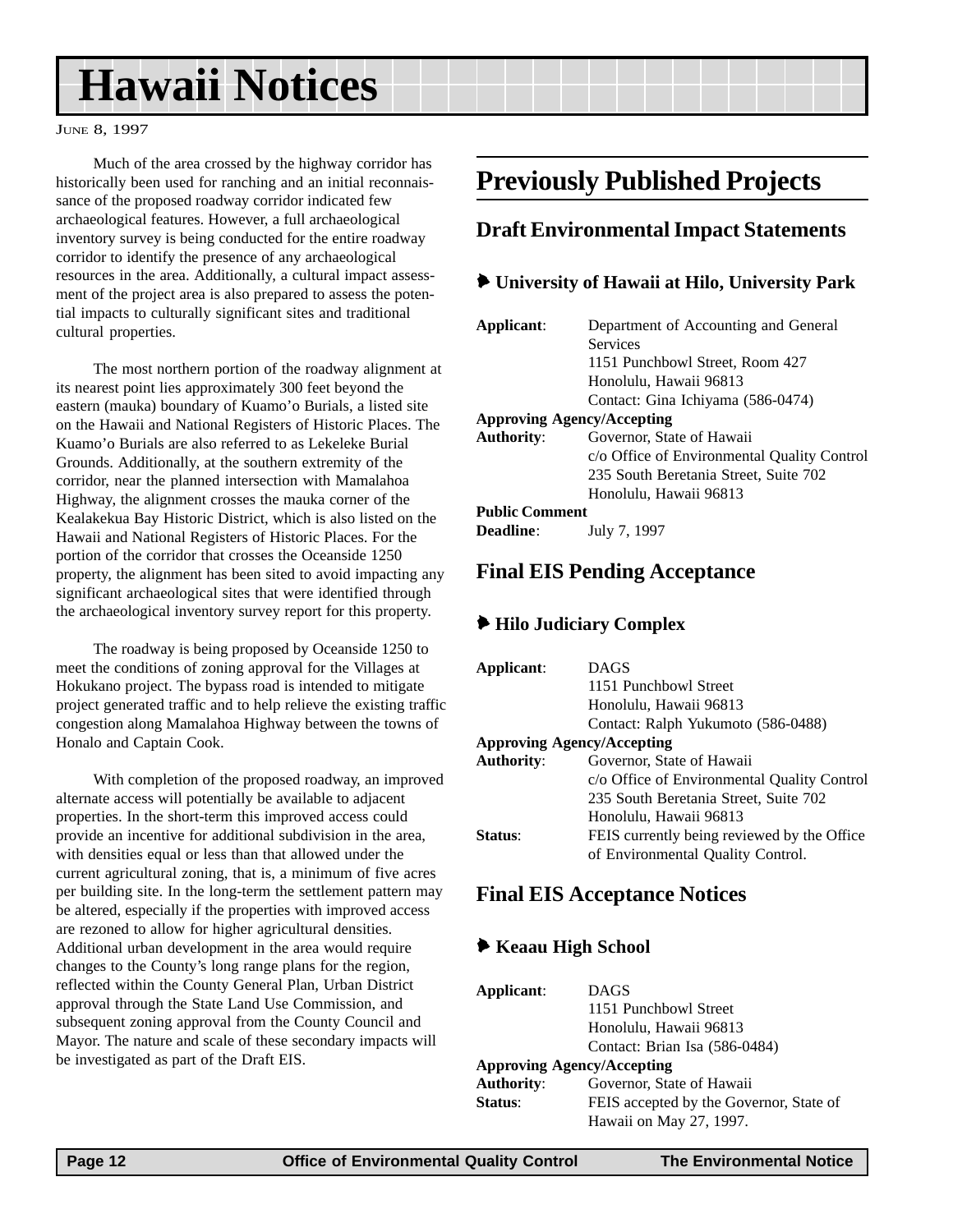## **Kauai Notices**

JUNE 8, 1997

### <span id="page-12-0"></span>**Draft Environmental Assessments**

### $\bullet$ **(1) Kalaheo Self-Help Project**

| District:                         | Koloa                             |
|-----------------------------------|-----------------------------------|
| TMK                               | 2-3-14:001                        |
| Applicant:                        | Self-Help Housing Corp. of Hawaii |
|                                   | 1427 Dillingham Blvd., Suite 305  |
|                                   | Honolulu, Hawaii 96817            |
|                                   | Contact: Claudia Shay (842-7111)  |
| <b>Approving Agency/Accepting</b> |                                   |
| Authority:                        | County of Kauai Housing Agency    |
|                                   | 4493 Hardy Street                 |
|                                   | Lihue, Hawaii 96766               |
|                                   | Contact: Gary Mackler (241-6865)  |
| Consultant:                       | <b>Applied Planning Services</b>  |
|                                   | 3116 Hoolako Street               |
|                                   | Lihue, Hawaii 96766               |
| <b>Public Comment</b>             |                                   |

**Deadline:** July 8, 1997

**Status:** DEA First Notice pending public comment. Address comments to the applicant with copies to the approving agency or accepting authority, the consultant and OEQC.

The Kalaheo Self-Help project is a community housing partnership designed to assist families with affordable home ownership needs. The Self-Help Housing Corporation of Hawaii plans to purchase 19 subdivided lots on a 5-acre parcel and to develop a self-help home on each lot. The project site is located at 2330 Puu Road in Kalaheo, Kauai.

A total of 19 self-help homes, both 3-bedroom and 4 bedroom units ranging from 1,104 to 1,248 sq. ft., will be constructed under this project. Participating families must be income qualified and have annual incomes that are 60% to 80% of the Kauai County median income. Once selected, and with technical assistance of the Self-Help Housing Corporation, families provide the physical labor to build portions of their homes.

The County of Kauai is providing \$750,000 in FY 1997 HOME Investment Partnerships Program funds and \$50,000 in FY 1997 Community Development Block Grant funds, both as short-term zero interest loans, to assist with development of this project. In addition, the Self-Help Housing Corporation has been awarded by HUD's Housing Assistance Council \$190,000 in SHOP funds, and \$110,000 in funds from the Council's Intermediary Relending Program.

**1**

### **Previously Published Projects Pending Public Comments**

### **Environmental Impact Statement Preparation Notices**

#### 7 **Pacific Missile Range Facility**

| Applicant:            | Department of Land and Natural Resources<br>1151 Punchbowl Street |  |  |  |
|-----------------------|-------------------------------------------------------------------|--|--|--|
|                       | Honolulu, Hawaii 96813                                            |  |  |  |
|                       | Contact: Gary Martin (587-0421)                                   |  |  |  |
|                       | <b>Approving Agency/Accepting</b>                                 |  |  |  |
| <b>Authority:</b>     | Governor, State of Hawaii                                         |  |  |  |
|                       | c/o Office of Environmental Quality Control                       |  |  |  |
|                       | 235 South Beretania Street, Suite 702                             |  |  |  |
|                       | Honolulu Hawaii 96813                                             |  |  |  |
| <b>Public Comment</b> |                                                                   |  |  |  |
| <b>Deadline:</b>      | June 23, 1997                                                     |  |  |  |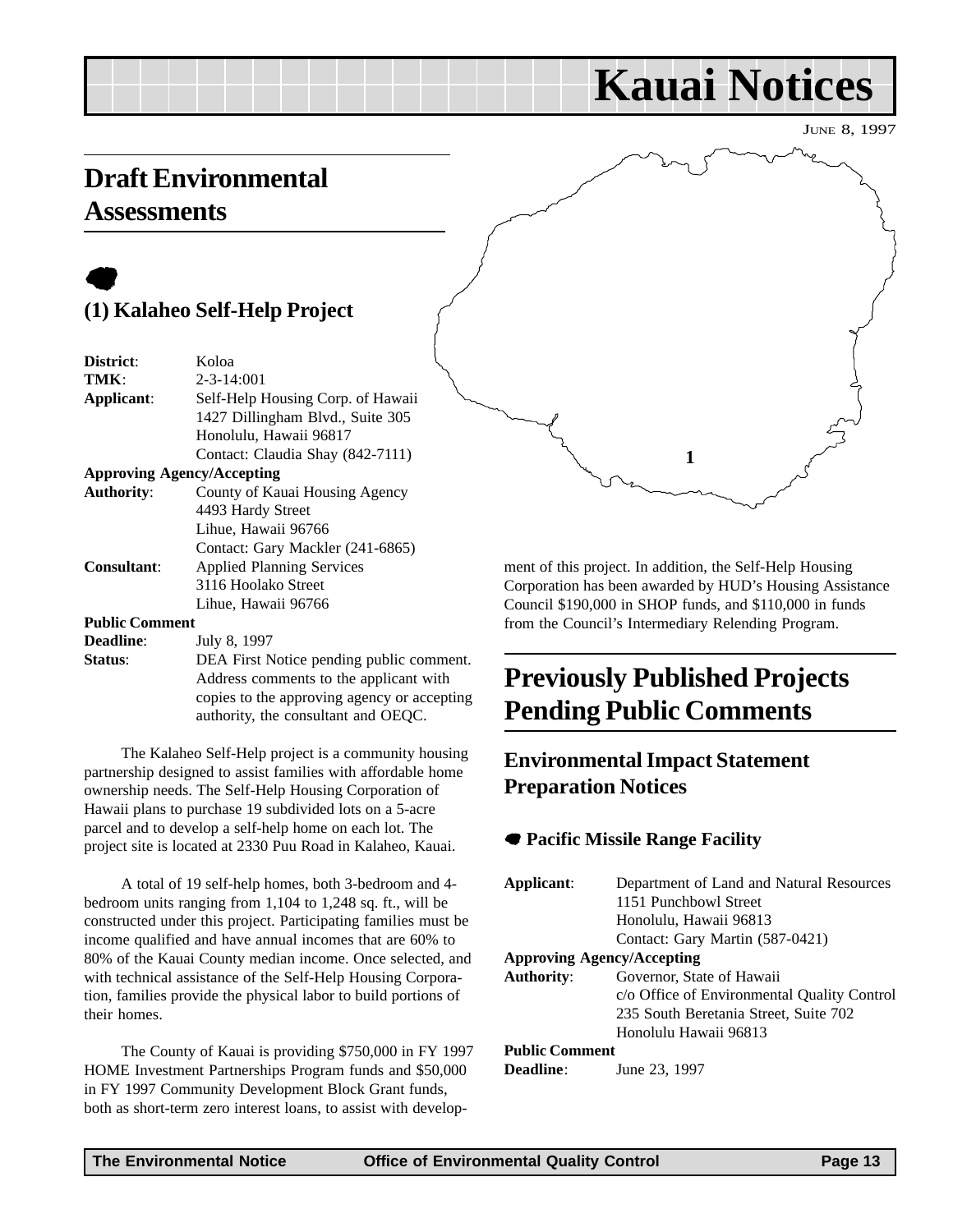## **Shoreline Notices**

JUNE 8, 1997

### **Shoreline Certification Applications**

Pursuant to §13-222-12, HAR the following shoreline certification applications are available for inspection at the DLNR District Land Offices on Kauai, Hawaii and Maui and at Room 220, 1151 Punchbowl St., Honolulu, Oahu (Tel: 587-0414). All comments shall be submitted in writing to the State Land Surveyor, 1151 Punchbowl Street, Room 210, Honolulu, HI 96813 and postmarked no later than fifteen (15) calendar days from the date of the public notice of the application.

| Case<br>No. | Date<br>Received | Location                                                                                                                                            | Applicant                                                                        | Tax Map Key         |
|-------------|------------------|-----------------------------------------------------------------------------------------------------------------------------------------------------|----------------------------------------------------------------------------------|---------------------|
| OA-630      | 05/20/97         | Lot 1061 of Ld Ct App 242, Puuloa, Ewa, Oahu (84-<br>245 Farnington Highway)                                                                        | James Thompson for Bernard and Sita<br>Greeson                                   | $9 - 1 - 27:13$     |
| OA-631      | 05/14/97         | Parcel A B ay View Golf Park, Kaneohe,<br>Koolaupoko, Oahu (45-285 Kaneohe Bay Drive)                                                               | ParEn, Inc. for Pacific Atlas (Hawaii),<br>Inc.                                  |                     |
| OA-632      | 05/12/97         | Lot 22, Ld Ct App 124, Koolaupoko, Oahu (53-845)<br>Kam eh ameh a High way)                                                                         | DJNS Surveying & Mapping, Inc. for<br>Oswald Stender                             |                     |
| OA-633      | 05/13/97         | Waikiki War Memorial Natatorium, Kaneloa, Waikiki,<br>Oahu                                                                                          | Jonathan Shimada for Department of<br>Public Works, City & County of<br>Honolulu | $3-1-31:03 &$<br>09 |
| HA-190      | 05/14/97         | Lot 76 of Puako Beach Lots as shown on H.T.S. Plat<br>414-B being the whole of Grant S-13752, Lalamilo,<br>South Kohala, Hawaii                     | Wes Thomas Associates for D. Robert<br>& Sheryl Kennedy                          | $6-9-03:15$         |
| MA-<br>179  | 05/14/97         | Lots 48 & 49, Wai ohuli-Keokea Beach Lots, 2nd<br>Series, Waiohuli & Keokea, Kihei, Wailuku, Maui<br>(1736 Halam a Street)                          | A & B Properties, Inc. for Vivienne<br>Romanchak Trust                           | $3-9-11:01$         |
| $KA-123$    | 05/19/97         | Portions of R.P. 4512, Mahele Award 43 to J.Y.<br>Kanehoa, Koloa, Kauai (National Tropical Botanical<br>Gardens, P.O. Box 340, Lawai, Hawaii 96765) | Peter N. Taylor Incorporated for<br>Allerton Gardens Trust                       | $2 - 6 - 02:01$     |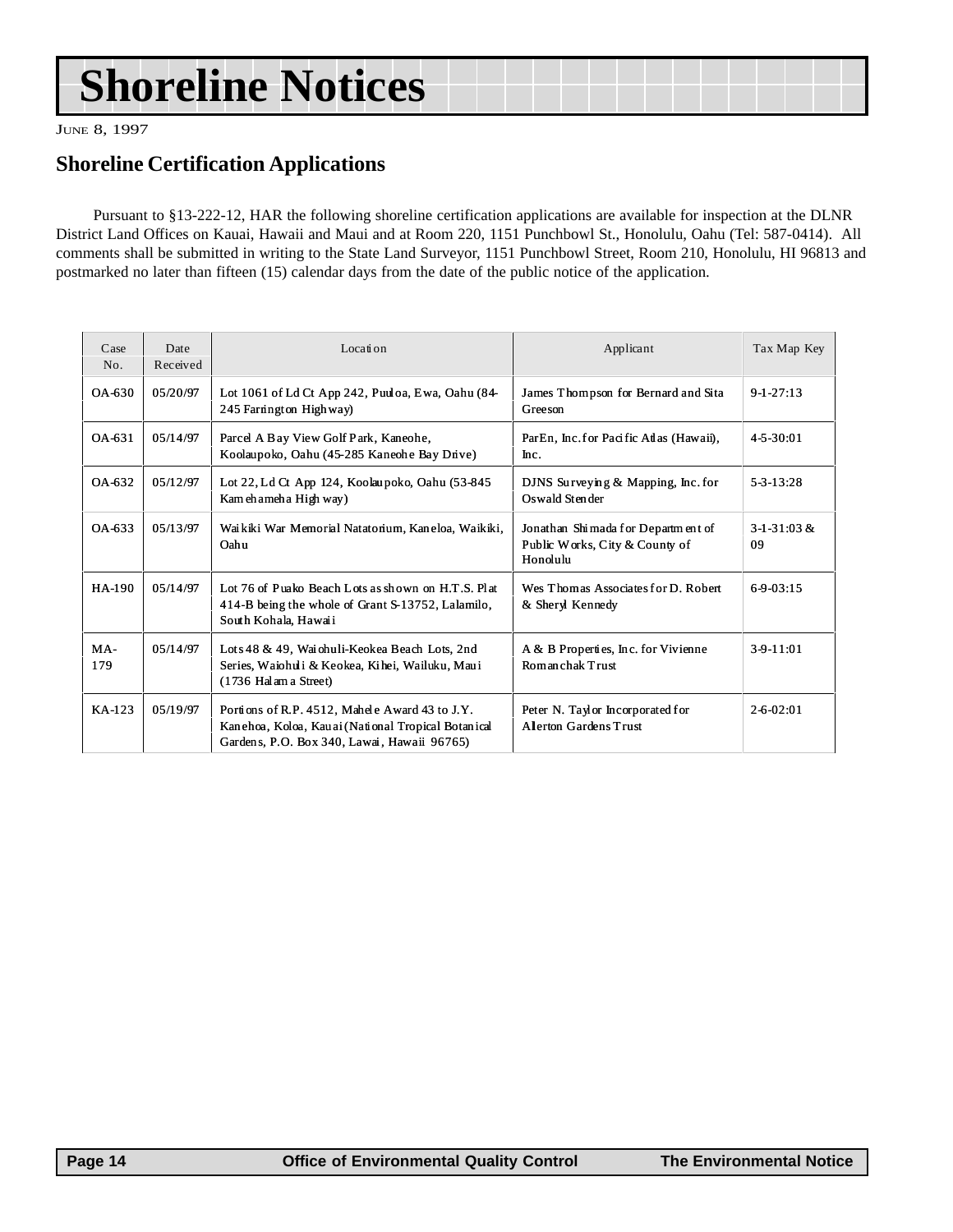## <span id="page-14-0"></span>**Shoreline Notices**

JUNE 8, 1997

### **Shoreline Certifications and Rejections**

Pursuant to §13-222-26, HAR the following shorelines have been certified or rejected by the DLNR. A person may appeal a certification or rejection to the BLNR, 1151 Punchbowl Street, Room 220, Honolulu, HI 96813, by requesting in writing a contested case hearing no later than twenty (20) calendar days from the date of public notice of certification or rejection.

| Case<br>No. | Date<br>Cert/Rej      | Location<br>Applicant                                                                                                                                                                                                                                                                                    |                                                                                                                                                                                                              | Tax Map Key                                                   |                              |                     |
|-------------|-----------------------|----------------------------------------------------------------------------------------------------------------------------------------------------------------------------------------------------------------------------------------------------------------------------------------------------------|--------------------------------------------------------------------------------------------------------------------------------------------------------------------------------------------------------------|---------------------------------------------------------------|------------------------------|---------------------|
| OA-<br>103  | 05/29/97<br>Certified | Lot 927 of Ld Ct App 1052, Makaha, Waianae, Oahu<br>(84-245 Farrington Highway)                                                                                                                                                                                                                          |                                                                                                                                                                                                              | Wesley Tengan for Richard Cayer<br>$8-4-01:15$                |                              |                     |
| OA-<br>291  | 05/29/97<br>Certified | Lots 6 & 134 of Ld Ct Cons 23, Kaipapau,<br>Towill, Shigeoka & Associates, Inc.<br>Koolauloa, Oahu (54-327, 54-333, 54-337<br>For Hauula Beach Villas, LP<br>Kamehameha Highway)                                                                                                                         |                                                                                                                                                                                                              |                                                               | $5 - 4 - 03 \div 03$ &<br>54 |                     |
| HA-<br>120  | 05/29/97<br>Certified | Ranch Subdivision)                                                                                                                                                                                                                                                                                       | Lot C-1, F.P. 1822 and Lot 243, LCAw 1120,<br>Towill, Shigeoka & Associates, Inc. for<br>Honoipu, Puakea, N. Kohala, Hawaii (Puakea Bay<br>George & Shirley Isaacs & Puakea Bay<br>42<br>Ranch Owners Assoc. |                                                               | $5 - 6 - 02:41$ &            |                     |
| HA-<br>189  | 05/29/97<br>Certified | Por of Grant 1027 to Kawaa & RP 7716, LCAw<br>R.M. Towill Corp for Mauna Kea<br>7753 to Kahikona at Puueopaku 1st & 2nd, S. Hilo,<br>Agribusiness<br>Hawaii (Mamalahoa Highway)                                                                                                                          |                                                                                                                                                                                                              | $2 - 7 - 03:01$                                               |                              |                     |
| MO-<br>049  | 05/29/97<br>Certified | Honouliwai Fishtrap, Kumimi, Honouliwai, Molokai,<br>Hawaii (Halawa, Molokai)                                                                                                                                                                                                                            |                                                                                                                                                                                                              | State of Hawaii for SOH/Dept of Land<br>and Natural Resources |                              | $5 - 8 - 02:68$     |
|             |                       | <b>Pollution Control Permits</b>                                                                                                                                                                                                                                                                         |                                                                                                                                                                                                              |                                                               |                              |                     |
|             |                       | partment of Health Permits                                                                                                                                                                                                                                                                               |                                                                                                                                                                                                              |                                                               |                              |                     |
|             |                       | The following is a list of some pollution control permits currently being reviewed by the State Department of Health. If<br>e information about any of the listed permits, please contact the appropriate branch or office of the Environmental Manage<br>Division at 919 Ala Moana Boulevard, Honolulu. |                                                                                                                                                                                                              |                                                               |                              |                     |
|             | Branch &              | Applicant & Permit                                                                                                                                                                                                                                                                                       | <b>Project Location</b>                                                                                                                                                                                      | <b>Pertinent</b>                                              |                              | <b>Proposed Use</b> |

## **Pollution Control Permits**

### **Department of Health Permits**

The following is a list of some pollution control permits currently being reviewed by the State Department of Health. For more information about any of the listed permits, please contact the appropriate branch or office of the Environmental Management Division at 919 Ala Moana Boulevard, Honolulu.

| Branch &<br>Permit Type                                                         | Applicant & Permit<br>Number                         | <b>Project Location</b>                                   | <b>Pertinent</b><br><b>Dates</b>      | <b>Proposed Use</b>                                                                                                        |
|---------------------------------------------------------------------------------|------------------------------------------------------|-----------------------------------------------------------|---------------------------------------|----------------------------------------------------------------------------------------------------------------------------|
| Clean Water Branch<br>$(586-4309)$ , Water<br>Ou al ity Certi fication          | U.S. Army Corps of<br>Engineers, Permit # WOC<br>339 | Kahawainui Stream Flood<br>Control Project, Laie,<br>Oahu | Comment<br>Deadline:<br>June 13, 1997 | Repairs and modifications to the<br>Kahawainui Stream bank                                                                 |
| Clean Water Branch<br>$(586-4309)$ , Water<br>Pollution Control<br>Permit-NPDES | Maui Ocean Center, Inc.,<br>Permit # HI 0021504      | Maalaea Harbor, Maalaea,<br>Maui                          | Comment<br>Deadline:<br>June 13, 1997 | Discharge marine aquarium<br>flow through ocean water and<br>treated filter backwash process<br>effluent to Maalaea Harbor |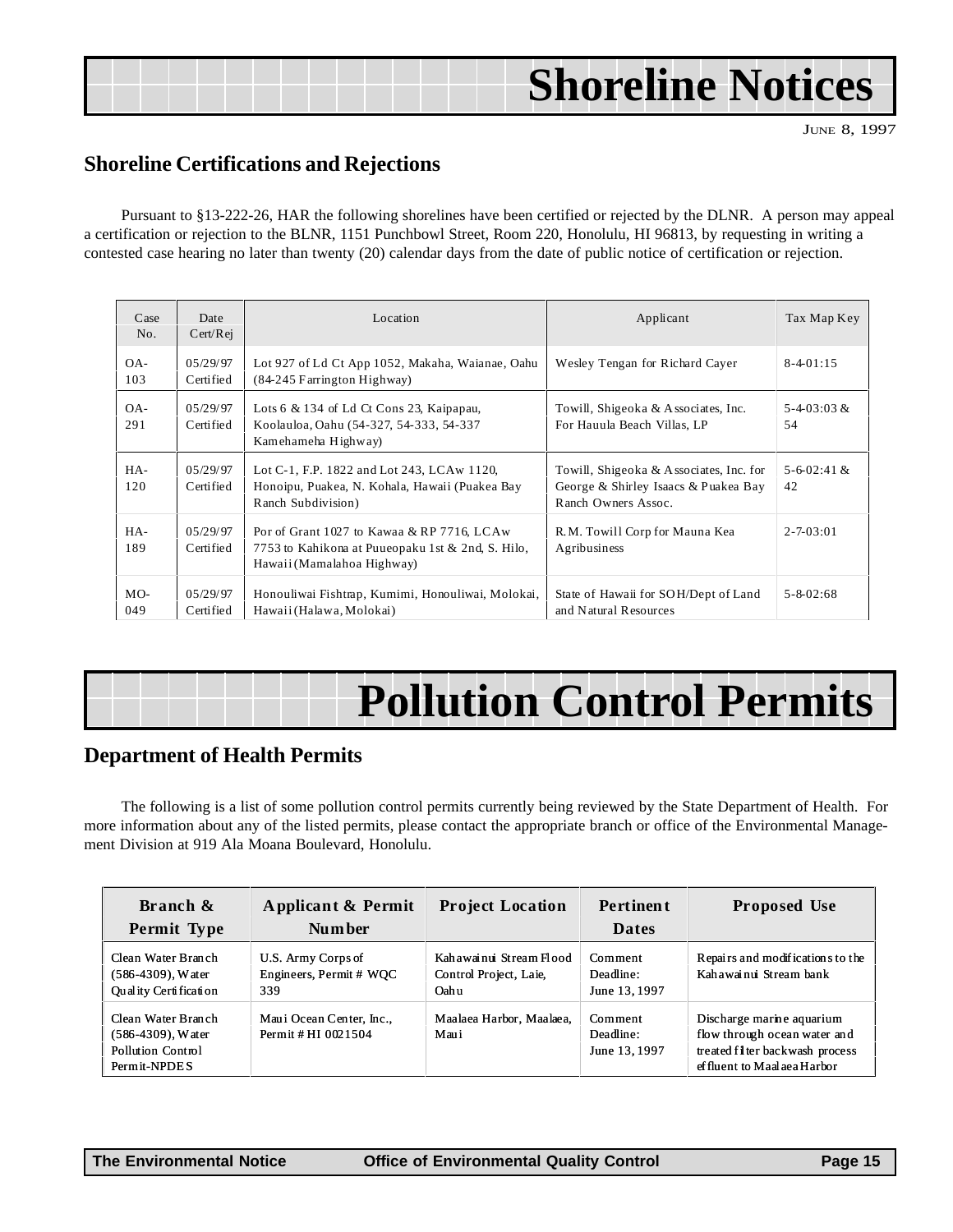## <span id="page-15-0"></span>**Environmental Council Notices**

#### JUNE 8, 1997

### **Environmental Council Meeting**

**The Environmental Council** is scheduled to meet on Wednesday, June 18, 1997 at 4:00 p.m.

**The Council's Exemption Committee, Cultural Impacts Committee, Annual Report Committee,** and **Communication, Education & Legislation Committee** are likely to meet the same day prior to the full Council meeting. Please call on or after June 12, 1997 for the final agenda and confirmation of meetings date, time, and place.

Any person desiring to attend the meeting and requiring an accommodation (taped materials or sign language interpreter) may request assistance provided such a request is made five (5) working days prior to the scheduled meeting. This request may be made by writing to Mr. Harlan Hashimoto, Chairperson, Environmental Council c/o Office of Environmental Quality Control, 235 South Beretania Street, Suite 702, Honolulu, Hawaii 96813 or by Fax at (808) 586-4186.

## **Federal Notices**

#### **Fisheries and Marine Mammals**

The National Marine Fisheries Service (NMFS) is proposing changes to the List of Fisheries (LOF) required by the Marine Mammal Protection Act (MMPA). The proposed LOF reflects new information on interactions between Hawaiian commercial fisheries and marine mammals (e.g., Hawaiian bottlenose dolphins, Hawaiian spinner dolphins, Hawaiian monk seals, Risso's dolphins, Humpback whales, Rough-toothed dolphins, etc.) Under the MMPA, a commercial fishery is to be placed on the LOF in one of three categories based upon the level of serious injuries and mortalities that occur to marine mammals incidental to that fishery.

The LOF informs the public of the level of interactions with marine mammals in various U.S. commercial fisheries and which fisheries are subject to certain provisions of the MMPA such as the requirement to register for Authorization Certificates. **COMMENTS ON THIS PROPOSED RULE MUST BE RECEIVED BY AUGUST 25, 1997**. Send comments to Chief, Marine Mammal Division, Office of Protected Resources, NMFS, 1315 East-West Highway, Silver Spring, Maryland 20910 (see, 62 F.R. 28657, May 27, 1997, for details).

### **Closure of Hawai'i Animal Import Center**

The Animal and Plant Health Inspection Service of the U. S. Department of Agriculture will close the Hawai'i Animal Import Center in Honolulu, which serves as a quarantine station for domestic livestock, poultry, and other exotic animals and birds on **JUNE 30, 1997**. For more information, call Dr. Robert DeCarolis, Area Veterinarian in Charge at 861-8560 (see, 62 F.R. 28002, May 22, 1997).

### **Public Scoping Meetings for the Pacific Missile Range Facility EIS**

Pursuant to Section 102(2)(c) of the National Environmental Policy Act of 1969 as implemented in the Council on Environmental Quality regulations (40 CFR parts 1500- 1508), the Department of the Navy announces its intent to prepare an Environmental Impact Statement (EIS) for the enhancement of the capability of the Pacific Missile Range Facility (PMRF), Kaua'i, Hawai'i to conduct missile defense testing and training activities. Agencies invited to cooperate in the preparation of this EIS include the Department of the Army, Department of the Air Force, Ballistic Missile Defense Organization, Coast Guard, Department of the Interior, Department of Energy, Federal Aviation Administration, and the State of Hawai'i.

The 42,000-square-mile range, located on the west and north side of Kaua'i and in the adjacent ocean area, is currently operated as a missile test and training facility by the Navy. Congress has directed the Navy to develop a Theater Ballistic Missile Defense Program (TBMD). Implementing the program at PMRF is in accordance with the Senate Report 103-321 on the 1995 Defense Appropriations Bill, which designated PMRF as "the primary test range for the completion of Navy (TBMD) flight tests."

The proposed action is to enhance the capability of PMRF to allow testing and training for the Navy's TBMD program and for the overall DoD Theater Missile Defense (TMD) program. The no-action alternative is the continuation of PMRF's current activities in support of existing DoD test and training programs.

This EIS will examine environmental impacts of developing and operating potential launch sites and tracking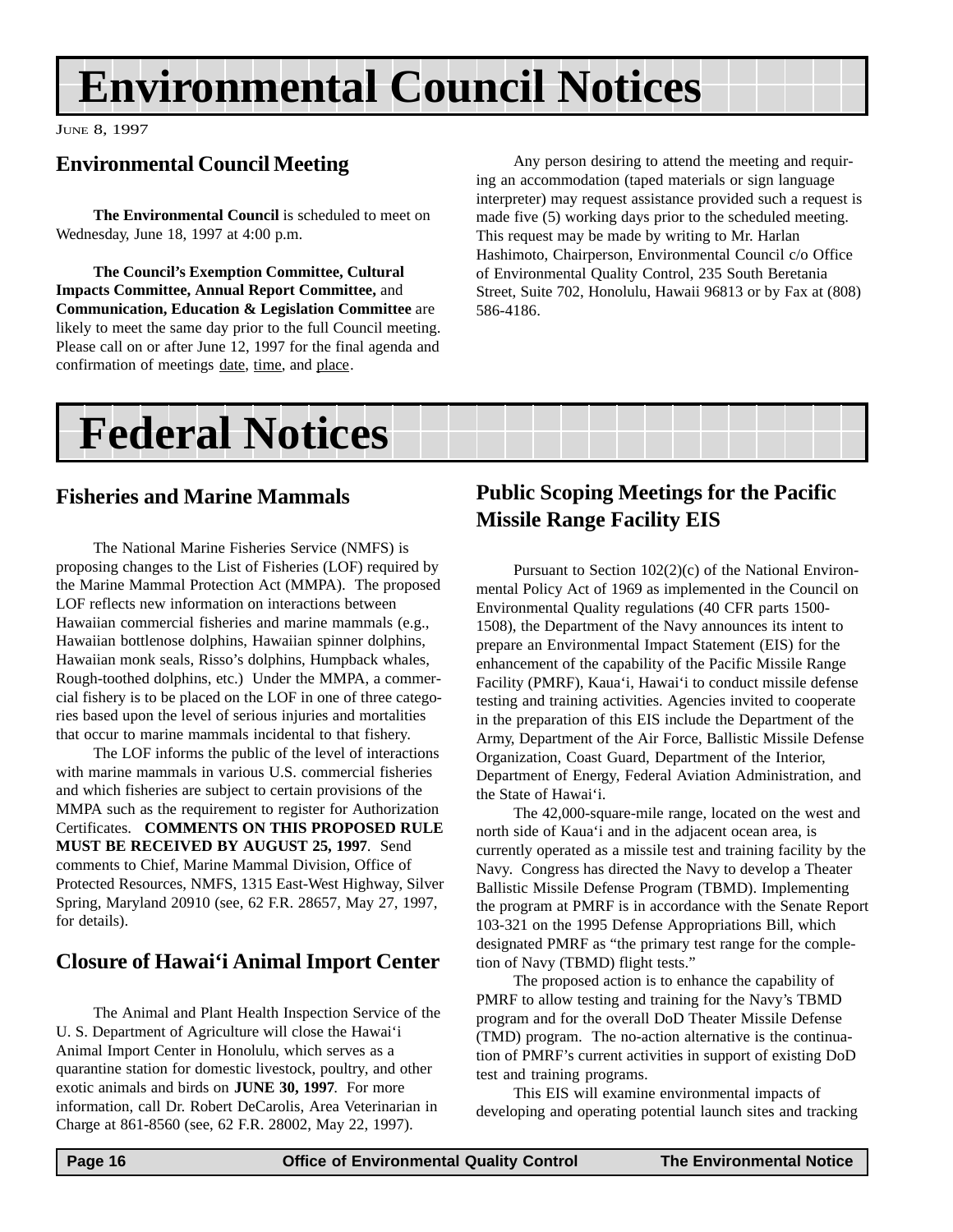<span id="page-16-0"></span>

JUNE 8, 1997

stations/areas. Areas being considered for the launch and/or instrumentation sites include: (1) Kaua'i and the Hawaiian Islands, (2) other Pacific land-based support locations, and (3) ocean areas within and outside U.S. territorial waters.

The distances between PMRF and some of the locations under consideration may exceed limitations in current international agreements related to distances for target missile flights, but they will not exceed distances to the anticipated areas of operations. Any testing would comply with current U.S. policy concerning compliance with treaties and international agreements.

Since the State and Federal actions and decisions are interconnected, the analyses will be documented in a single joint EIS. The decisions to be made by the State of Hawai'i are: (1) Whether to revise the existing restrictive easement with the Navy to extend the easement term from January 1, 2003 to December 31, 2030, and (2) Whether to extend and/ or revise other Navy leases and concur with or grant approvals as may be required for Navy use of lands in the Northwestern Hawaiian Islands, to support the enhancement of PMRF to facilitate development and testing of TMD systems.

The objective of the EIS is to describe and evaluate environmental impacts of existing activities at the range (the no-action alternative), describe the alternatives for enhancing the range for purposes of testing TBMD systems, and evaluate the environmental impacts from various enhancement alternatives. Environmental resource areas that will be addressed in the EIS include air quality; biological resources, including threatened and endangered species; cultural resources; geology and soils; hazardous materials and waste; health and safety; land use; noise; socioeconomics; transportation, including airspace; utilities; visual and aesthetic resources; and water quality.

The Navy will host four scoping meetings to solicit input on significant issues that should be addressed in the EIS. Each scoping meeting will provide opportunities for clarification of the EIS and alternatives and solicit input from representatives of government agencies and interested individuals. The Navy will set up information stations at these scoping meetings. Each information station will be attended by a Navy representative who will be available to answer questions from meeting attendees. Comments will be entered into the official record via written comment sheets available at each meeting. Written comments will also be accepted via mail or fax. Regardless of the commenting method chosen, all comments will receive the same attention and consideration during EIS preparation.

The four public scoping meetings will be held at the following times and locations:

**(1) JUNE 17 FROM 4:00-8:00 PM AT THE WAIMEA NEIGHBORHOOD CENTER, WAIMEA, KAUA'I;**

**(2) JUNE 19 FROM 4:00-8:00 PM AT THE KILAUEA NEIGHBORHOOD CENTER, KILAUEA, KAUA'I;**

#### **(3) JUNE 21 FROM 1:00-4:00 PM AT THE WILCOX ELEMENTARY SCHOOL CAFETERIA, LIHU'E, KAUA'I; AND**

**(4) JUNE 23 FROM 4:00-8:00 PM AT THE U.S. ARMY RESERVE CENTER ASSEMBLY HALL, ROOM 101, FORT SHAFTER FLATS, FORT SHAFTER, O'AHU.**

Agencies and the public are encouraged to provide written comments. To be most helpful, comments should clearly describe specific issues or topics that the EIS should address. Please mail written comments to: Vida Mossman, Pacific Missile Range Facility, P.O. Box 128, Kekaha, Kaua'i, Hawai'i 96752-0128, or send by facsimile at (808) 335-4660. **PLEASE POSTMARK COMMENTS BY JUNE 23, 1997**. Additional information concerning this notice may be obtained by contacting Vida Mossman, Pacific Missile Range Facility, P.O. Box 128, Kekaha, Kaua'i, Hawai'i, 96752- 0128, telephone (808) 335-4740 (see, 62 F.R. 28451, May 23, 1997).

### **Monk Seal Permit**

The National Marine Fisheries Service (NMFS) announced that Ms. Lucy W. Keith, Boston University Marine Program, has been issued scientific research permit No. 850-1342 to "take" by Level A and Level B harassment, Hawaiian monk seals (*Monachus schauinslandi*) for purposes of scientific research. To review the permit and related documents, please call the NMFS at 973-2987 (see, 62 F.R. 27724, May 21, 1997).

### **Hawksbill Sea Turtle Taking Application**

The U. S. Fish and Wildlife Service announced that Hawai'i Wildlife Fund, La'ie, Hawai'i has requested Permit No. 829250 (under the Endangered Species Act) to capture; flipper-tag; satellite and radio-tag; and release the hawksbill sea turtle in conjunction with reproductive and ecological research in Hawai'i and Maui Counties for the purpose of enhancing its survival. **WRITTEN COMMENTS ON THIS PERMIT APPLICATION MUST BE RECEIVED ON OR BEFORE JUNE 26, 1997**.

Comments should be submitted to the Chief, Division of Consultation and Conservation Planning, Ecological Services, U.S. Fish and Wildlife Service, 911 N.E. 11th Avenue, Portland, Oregon 97232-4181; FAX: 503-231-6243. (See, 62 F.R. 28726, May 27, 1996).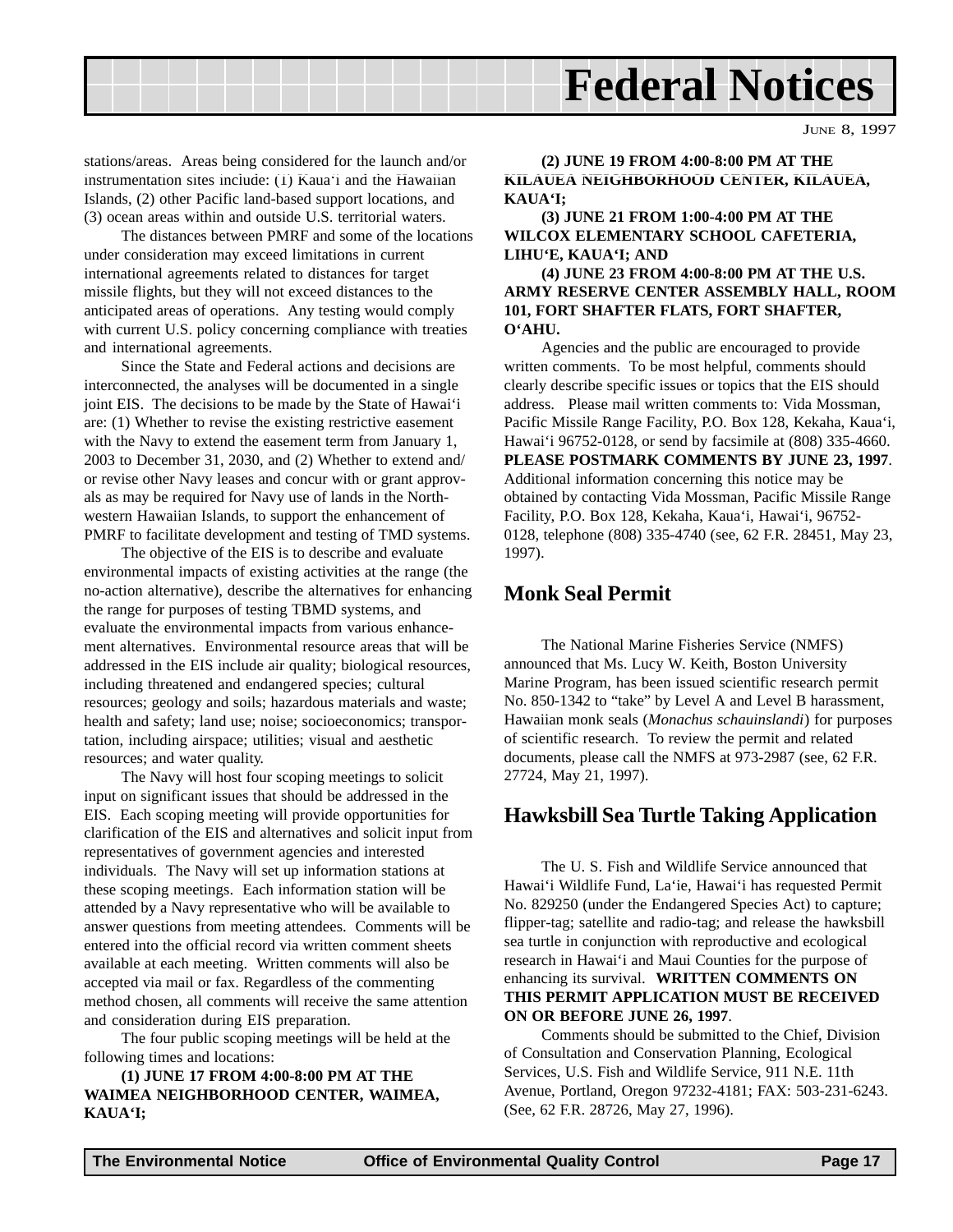## <span id="page-17-0"></span>**Federal Notices**

JUNE 8, 1997

### **Crustacean Fisheries Rule Amendment**

The National Marine Fisheries Service (NMFS) announces a final rule, effective **MAY 20, 1997**, to correct regulations implementing the Fishery Management Plan for the Crustacean Fisheries of the Western Pacific Region (FMP) to clarify what records must be made available by first-level buyers upon request by an authorized officer. For more information, please call Mr. Alvin Katekaru at 973-2985 (see, 62 F.R. 27523, May 20, 1997).

### **Lobster Harvest Guidelines**

The National Marine Fisheries Service (NMFS) announces a 1997 harvest guideline of 327,000 lobsters for the Northwestern Hawaiian Islands crustacean fishery, effective **JULY 1, 1997**, . The guideline includes spiny and slipper lobsters combined. The harvest guideline system will be adjusted before the beginning of the season to account for lobster mortality from discards of lobster by permit holders. The intent of this action is to prevent overfishing. Copies of background material for determining the harvest guideline may be obtained from Dr. William T. Hogarth, Acting Regional Administrator, Southwest Region, 501 West Ocean Boulevard, Suite 4200, Long Beach, CA 90802. Questions may be directed locally to Mr. Alvin Katekaru at 973-2985 (see, 62 F.R. 28376, May 23, 1997).

### **Environmental Stewardship Grants**

The U. S. Environmental Protection Agency announced the availability of approximately \$498,000 in fiscal year 1997 grant/cooperative agreement funds under section 20 of the Federal Insecticide, Fungicide, and Rodenticide Act (FIFRA) as amended, for grants to States and all Federally recognized Native American Tribes. The grant dollars are targeted at State and Tribal programs that address reduction of the risks associated with pesticide use in agricultural and non-agricultural settings in the United States. The purpose of the grant program is to support the establishment and expansion of Integrated Pest Management (IPM) as a tool to be used to accomplish the goals of the Pesticide Environmental Stewardship Program (PESP).

The grant program is also designed to research alternative pest management practices, demonstrate unique application techniques, research control methods for pest complexes, produce educational materials for better pest identification or management, and other activities that further the goals of PESP. EPA specifically seeks to build State and local IPM capabilities or to test, at the State level, innovative approaches and methodologies that use application or other strategies to reduce the risks associated with pesticide use. EPA's Office of Pesticide Programs is offering the following grant opportunities to interested and qualified parties.

**IN ORDER TO BE CONSIDERED FOR FUNDING DURING THE FY97 AWARD CYCLE, ALL APPLICA-TIONS MUST BE RECEIVED BY EPA REGION IX ON OR BEFORE JUNE 6, 1997**. EPA will make its award decisions by June 27, 1997. For more information, please contact Ms. Roccena Lawatch, (CMD4-3), 75 Hawthorne St., San Francisco, CA 94105, Telephone: (415) 744-1068, lawatch.roccena@epamail.epa.gov (see, 62 F.R. 28474, May 23, 1997).

### **Oil/Gas/Sulphur Leases**

The Minerals Management Service (MMS) of the U.S. Department of the Interior amended its regulations, effective **AUGUST 20, 1997**, concerning surety bond provisions to establish December 8, 1997, as the deadline for Outer Continental Shelf (OCS) oil and gas and sulphur lessees to comply with new levels of bond coverage established in 1993. It also makes other changes that reduce the risk of default by an underfunded entity who operates a lease or holds a pipeline right-of-way or geological and geophysical exploration permit to drill a deep stratigraphic test well. For more information, contact John V. Mirabella, Engineering and Operations Division, at (703) 787-1607 (see, 62 F.R. 27948, May 22, 1997).

### **Farmland Protection Requests Proposals**

The Farmland Protection Program is requesting proposals from States, Tribes, and units of local government to cooperate in the acquisition of conservation easements of other interests in prime, unique, or other productive soil that is subject to a pending offer from a State, Tribe, or local government for the purpose of limiting conversion to nonagricultural uses of that land.

**PROPOSALS MUST BE RECEIVED IN THE NRCS STATE OFFICE** (Mr. Kenneth M. Kaneshiro, State Conservationist, NRCS, 300 Ala Moana Blvd., Room 4316, P.O. Box 50004, Honolulu, Hawai'i 96850-0002) **BY JULY 14, 1997**. For more information, please call locally 541-2601 or email Mr. Humberto Hernandez at cardd.nrcs@usda.gov. For email, please include "Subject 97FPP" in the body of the email message (see, 62 F.R. 28836, May 28, 1997).